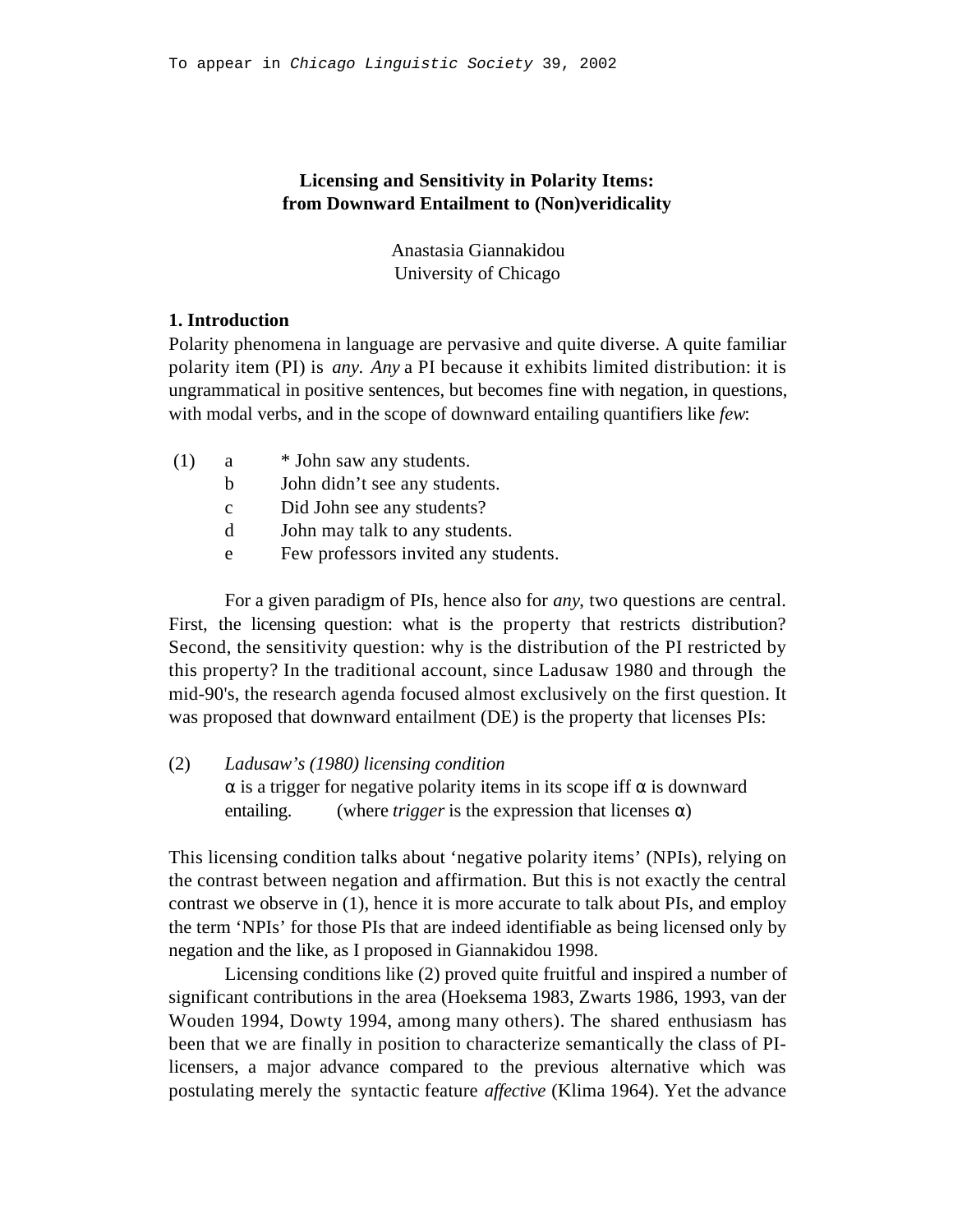on the licensing front brought with it a persistent limitation: conditions like (2) were stipulated as global, composition external filters on the structures that contained PIs. This can be seen clearly in Ladusaw's (1986) *semantic filtering*:

(3) Semantic Filtering **grammatical** (  $) =_{def}$  **Syn** ( ) **Sem** ( ); where **Syn** is syntactic well-formedness, **Sem** is semantic-well-formedness

Grammaticality is a conjunction of syntactic and semantic well-formedness. Syntactic rules determine which structures will be grammatical and which not, and so do semantic rules. In the case of polarity, a syntactically well-formed structure will be filtered out semantically: (1a) with the PI *any* is subject to the condition in (2), and (2) is not satisfied in (1a). Why PIs are subject to such semantic rules remains a mystery: there is no obvious link between DE and the lexical semantic content of PIs, and it seems hard to establish one-- which is why essentially no attempts were made in this tradition. Filtering conditions of this kind are posited at the polarity module, and are in no way derivable from the meaning of the PIs.

Recently, however, with the emergence of a massive amount of crosslinguistic work, the sensitivity question has surfaced as an equally important field of inquiry (see, for example, Israel 1996, Giannakidou 1998, 2001, Tovena 1998, and Lahiri 1998). We no longer want to treat PIs as items subject to mysterious constraints. Rather, we want to understand why PIs are subject to the kinds of constraints they are, and derive these from other more familiar operations that are motivated independently in the grammar. In this context, the goal is to derive the limited distribution of a given PI-paradigm from its lexical semantics, and dispense entirely with global filters and the polarity module.

The discussion in this paper must be seen in this light. Polarity indeed raises the issue of semantic well-formedness, but instead of viewing semanticwell-formedness in terms of filtering, I will view it in terms of interpretability, as I did in Giannakidou 1998, 2001. I explain below what exactly I mean by this.

### **1.1 Polarity: interpretability, licensing, and presupposition failure**

PIs are sensitive expressions. An intuitive way of capturing sensitivity is to say that PIs have a semantic 'deficit'. For a sentence containing a PI to be interpreted the deficit must be nullified somehow, and this is what drives the need to be licensed. Without a licenser the deficit surfaces, and the sentence containing the PI cannot be interpreted, i.e. it cannot be assigned a truth value in any model, and will therefore be ruled out as ungrammatical. The idea here is consistent with Heim and Kratzer's 1998 view of uninterpretability as ungrammaticality, and the need to keep a meaningful distinction between uninterpretability and pragmatic ill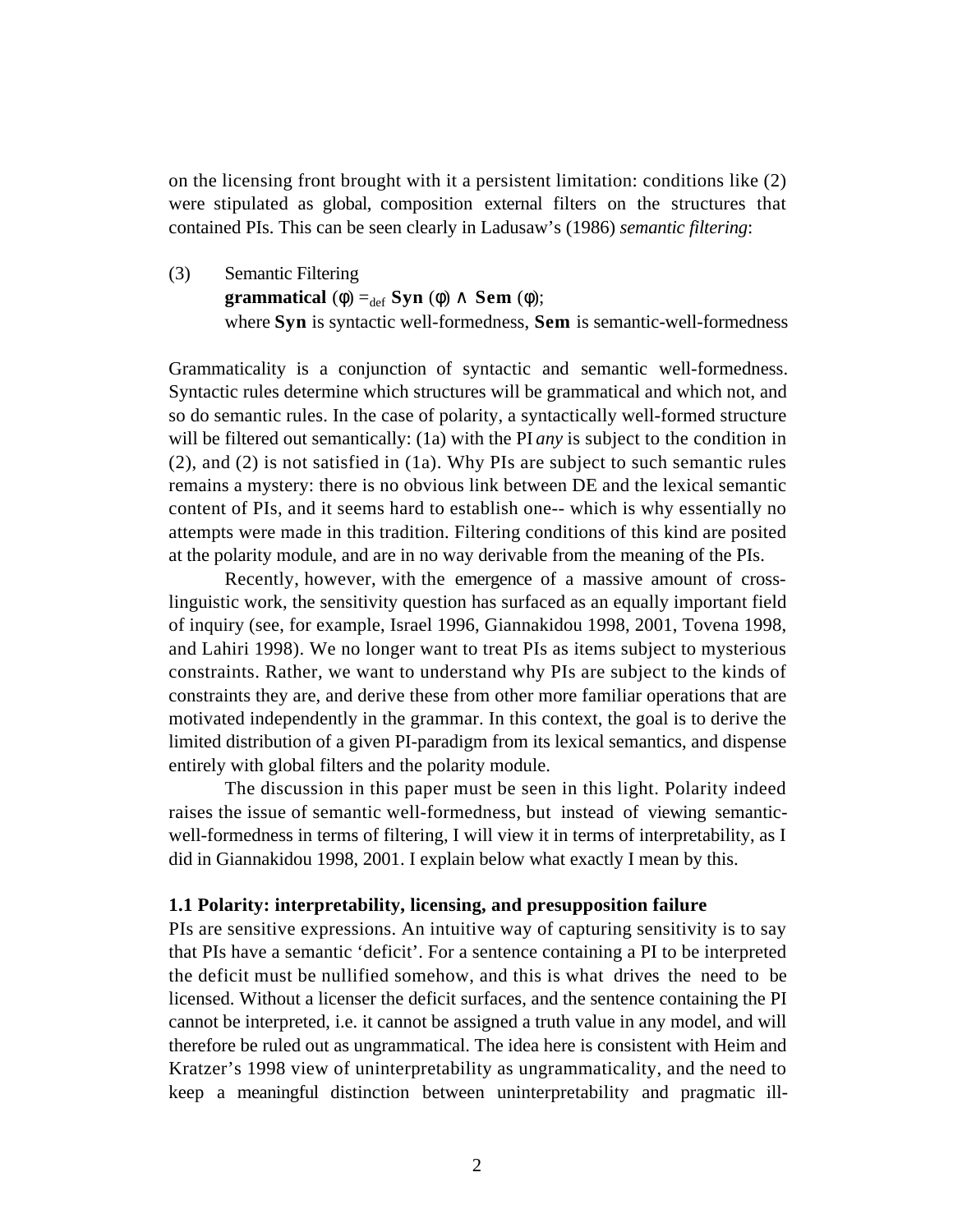formedness, e.g. presupposition failure. The latter yields infelicity and can be fixed in contexts satisfying the presupposition; but polarity failures are cases of uninterpretability, and cannot be repaired by any context. Sentence (1a) with *any* is ungrammatical, no matter how we manipulate the context. This fact is worth emphasizing, especially when we consider attempts to 'pragmaticize' polarity (for more discussion see Giannakidou 2001).

At this initial stage it will be useful to single out some borderline cases which indicate a kind of sensitivity distinct from that involved in polarity proper. Consider, e.g. the so-called positive polarity items (PPIs) like *some student*:

(4) a John didn't see some student. b  $x$  [**student**  $(x)$   $\neg$  **saw** (John, x)] c  $# \neg \left[ x \text{ student } (x) \text{ saw } (\text{John}, x) \right]$ 

The descriptive generalization about PPI *some* has always been that it must scope over negation, as in (4b), and never below it, as in (4c). Hence, the term 'polarity' is used here to indicate not limited distribution but limited scope; and in this sense *some* contrasts with a 'regular' indefinite like *a student* which has unrestricted scope, and can be interpreted in both ways in (4). To the extent that we treat limited scope as an instance of polarity, however, we must be careful to keep a clear distinction between limited scope and limited distribution: crucially, there is no PI-licensing in limited scope. Limited scope items are never ungrammatical; they are just fine, they must only be interpreted in a particular way. In a context blocking their required interpretation, e.g. in a context forcing the reading in (4c) above, the choice to use *some* would be infelicitous but there is no licensing failure yielding ungrammaticality, as is the case with *any* in (1a).

In other words, *some* is not uninterpetable, but *partially interpretable*: it *is* interpretable in the models compatible with its required scope. This means that for *some*, the requirement that it be interpreted with a particular scope must have the status of a presupposition. So, we may argue that the presupposition for *some* is that it can be interpreted only with wide scope (this is an oversimplification, but for our purposes it suffices; see Farkas 2002 and Szabolsci 2001 for more details) a hypothesis supported by its tendency to receive specific readings and inverse scope in construals with universal quantifiers, and by the fact that it cannot be bound by Q-operators (Langacker 1991), unlike regular indefinites. If the scoping of *some* is constrained by the presupposition that it takes wide scope, then we predict that if *some* occurs with negation, it will only scope above it. The 'failed' reading, then, just doesn't surface in the ordinary case. In the case of *any*, however (and the other items we will discuss in this paper),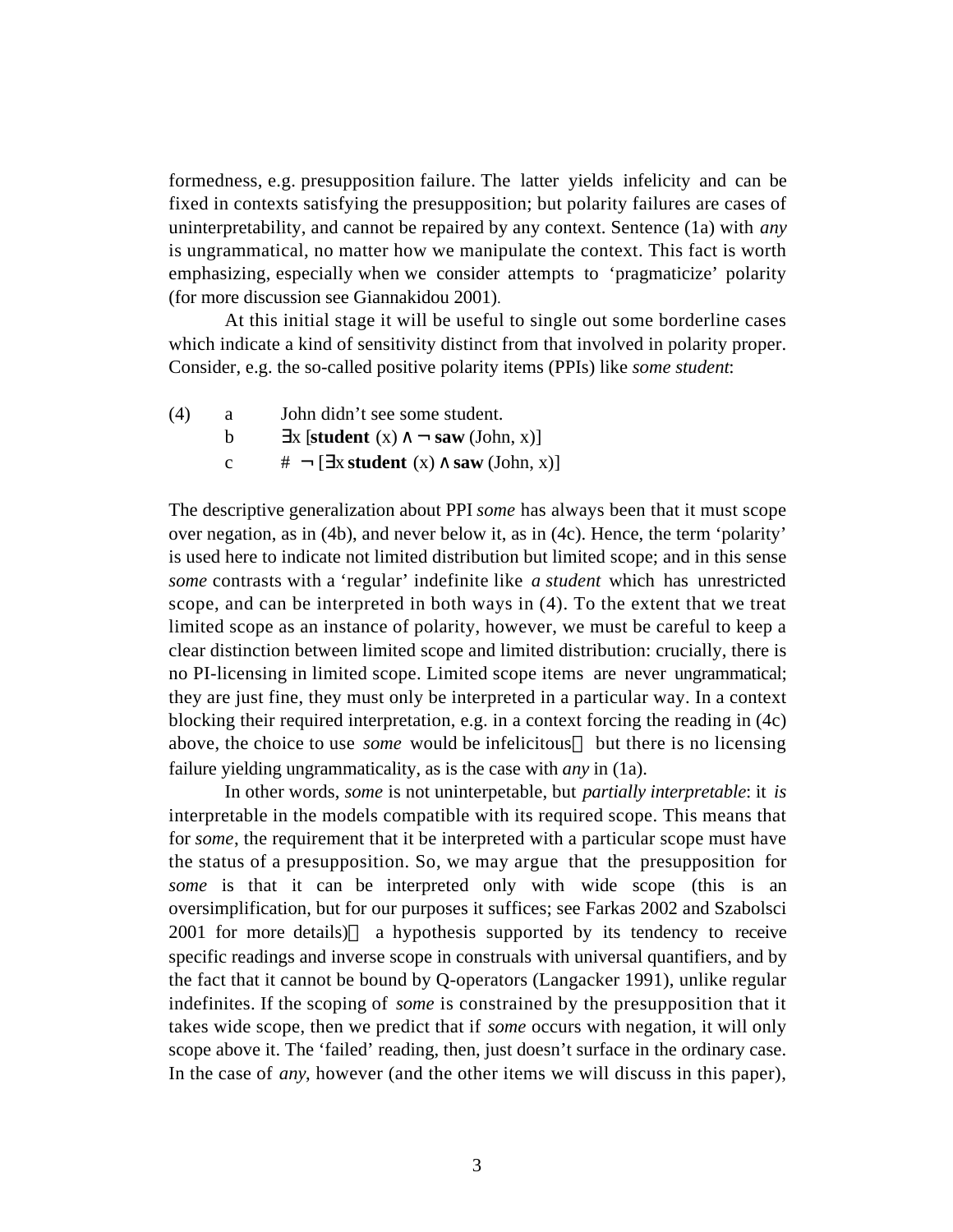there is no reading available in the absence of a licenser: these items are not partially interpretable like *some* but plainly uninterpretable.

Consider in this connection items like *even-*quantificational superlatives and minimizers, as in the examples below:

| (5) | a  | He didn't say a word.                                                          | (minimizer: He didn't say any word) |
|-----|----|--------------------------------------------------------------------------------|-------------------------------------|
|     | h. | He said a word.                                                                |                                     |
| (6) | a  | He didn't solve even the easiest problem.<br>$(=$ He didn't solve any problem) |                                     |

b He solved the even the easiest problem.

In these cases too, 'polarity' seems to be associated with the availability of a certain reading, not with rendering an expression grammatical. The minimizer reading arises with negation in (5a) and does not surface in the absence of it in (5b). *Say a word* is not ungrammatical without negation, it just lacks the polarity interpretation. The same holds for the quantificational superlative in (6a): the *any*equivalent reading arises with negation; in the absence of it, the *any*-reading is lost, but the superlative is still fine. Hence, just like *some*, but unlike *any,* minimizers and *even* superlatives exhibit only limited interpretation. In all cases, the need for a particular interpretation is arguably encoded as a presupposition. If it is not satisfied, as with minimizers and *even* superlatives without negation, the items are good, but without their presupposition-dependent interpretation.

The discussion will have to remain brief for reasons of space, but the bottomline is obvious: although we may relax the term polarity to include both limited distribution and limited interpretation phenomena, it is a mistake to collapse the two. In particular, it is a mistake to try to explain limited distribution in PIs like *any* by using tools appropriate for limited interpretation. There is, as we noted, a crucial difference between limited distribution and limited interpretation: in the later case, 'licensing' is just a case of imposing certain interpretations, and excluding others; but with limited distribution PIs licensing enables the very occurrence of an expression. For such an expression, there is no interpretation available without a licenser; hence the problem is clearly lexical semantic, and cannot be merely reduced to a case of pragmatic failure.

### **1.2 Outline of the paper**

With the above background in mind, the discussion proceeds as follows. I first show that in order to establish empirically adequate licensing conditions we need to employ a notion broader than DE—nonveridicality. The general definition of what constitutes a PI will be the following: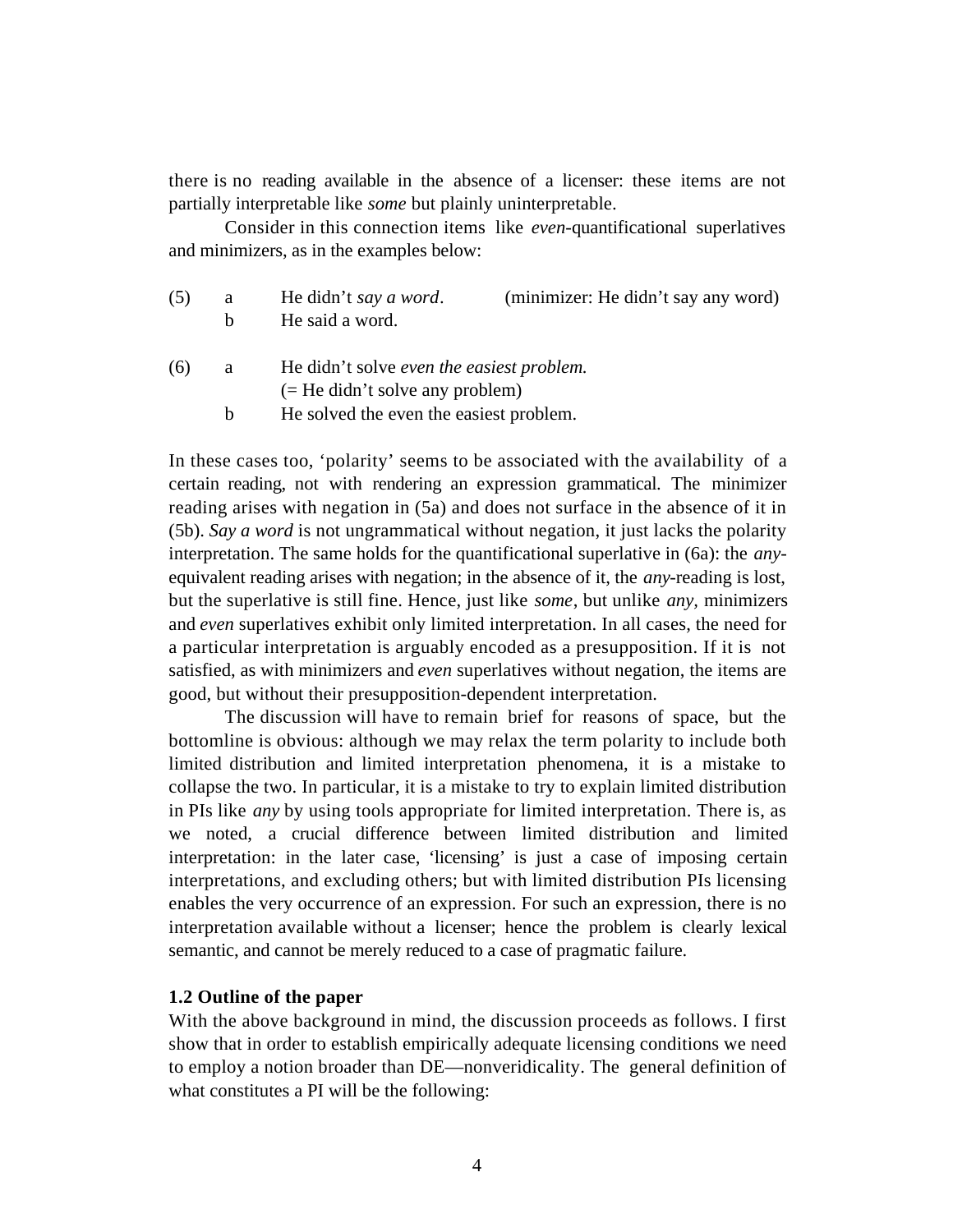# (7) **DEFINITION 1** *Polarity item* (Giannakidou 2001) A linguistic expression is a polarity item iff:

- (i) The distribution of is limited by sensitivity to some semantic property of the context of appearance; *and*
- (ii) is (non)veridicality, or a subproperty thereof: {veridicality, nonveridicality, antiveridicality, modality, intensionality, extensionality, episodicity, downward entailingness}.

This definition presents a general heuristic format from which various conditions can be derived, predicting of course distinct distributions, as is the case with PIs. Simplifying somewhat, the set of properties subsumed under (non)veridicality is presented as a closed set in (ii) in order to cover the PI-paradigms that have thus far been identified in the literature. Multiple sensitivities are also allowed in this system (e.g. with free choice items, as we shall see later on).

Veridicality and nonveridicality are defined in terms of truth as in (8); see also Zwarts 1995. (For first mention of veridicality see Montague 1969.).

(8) **DEFINITION 2** *(Non)veridicality for propositional operators* i. A propositional operator *F* is veridical iff *Fp* entails *p*: *Fp p*; otherwise *F* is nonveridical. ii. A nonveridical operator *F* is *antiveridical* iff *Fp* entails *not p*: *Fp*  $\rightarrow$  *p*.

A propositional operator is a proposition embedding function: a sentence modifier (type *<t,t>;* a sentence-level adverb, modal operators, tense, temporal/aspectual adverbs, connectives), or an expression taking a proposition as its first argument, e. g. a propositional attitude verb (type  $\langle t, \langle e, t \rangle \rangle$ ), or the question operator (type  $\langle t, \langle s, t \rangle \rangle$ ). *F* is veridical iff whenever *Fp* is true, *p* is also true; if this does not hold, *F* is nonveridical. A nonveridical *F* is antiveridical iff whenever *Fp* is true *p* is not true. Antiveridical operators are a proper subset of the nonveridical. Positive operators like past tense adverbials are veridical and exclude PIs. Modal verbs, intensional operators, and questions are nonveridical and license PIs, as we noted in (1). Antiveridical operators, finally, are negation and *without*; these are the prototypical licensers of negative PIs.

| (9)  |     | Yesterday, Paul saw a snake.   | Paul saw a snake.                |
|------|-----|--------------------------------|----------------------------------|
| (10) | a   | ? Did Paul see a snake<br>$-1$ | Paul saw a snake.                |
|      | b.  | Paul may have seen a snake. -/ | Paul saw a snake.                |
| (11) | a a | Paul didn't leave.             | It is not the case that P. left. |
|      | b.  | without Paul leaving.          | It is not the case that P. left. |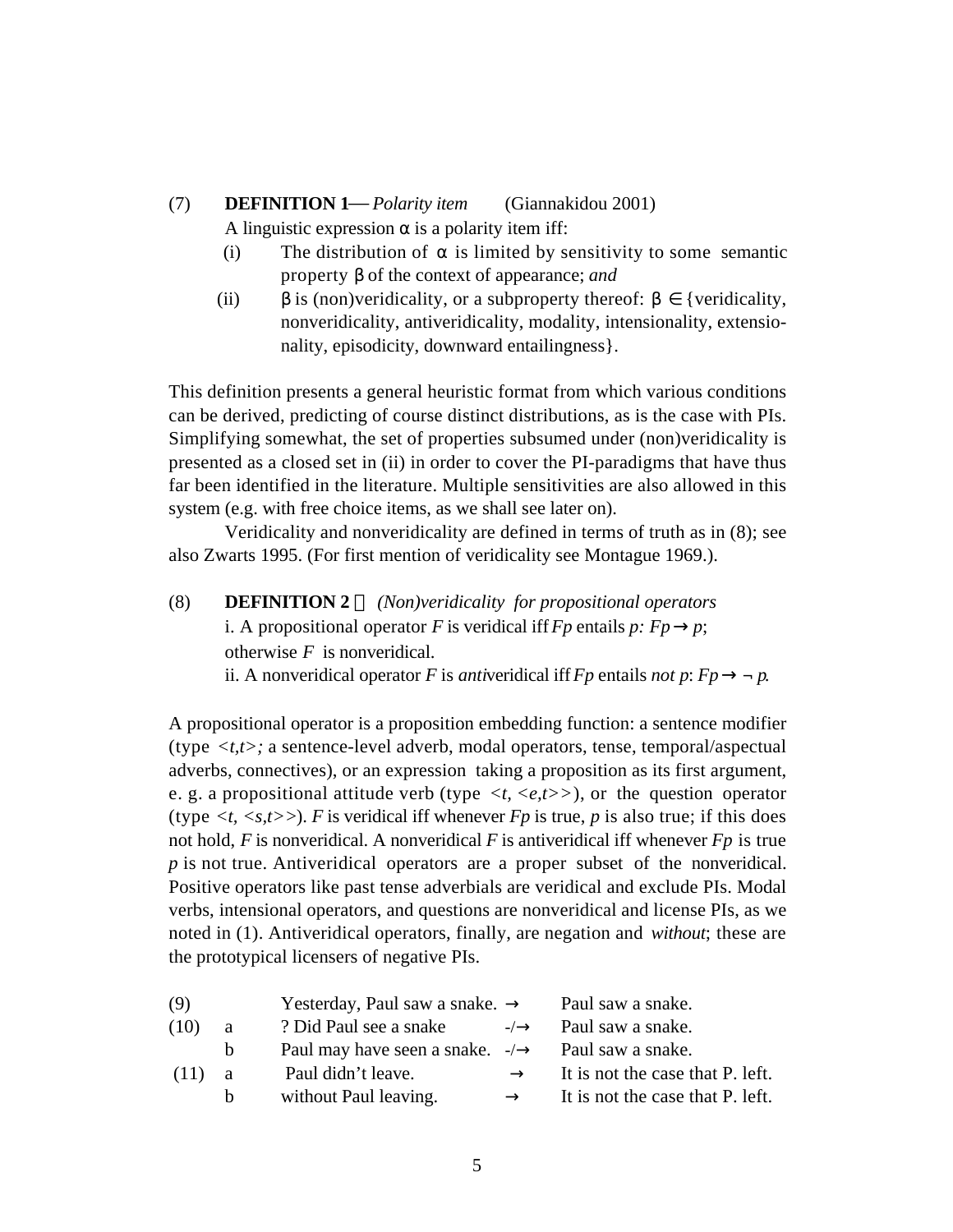Truth is not absolute but relative to at least times and individuals, hence the core definition must be relativized accordingly to account for the veridicality properties of temporal and aspectual operators, as we see in the discussion in section 2.

I will concentrate on three PI-paradigms: *any,* affective PIs (APIs, Greek *kanenan-* paradigm), and free choice items (FCIs; Greek -*dhipote* series). Once we establish licensing conditions for all three based on nonveridicality, I show how we can actually get rid of these conditions by making them derivable from the lexical semantics of the items. The discussion will necessary be brief, given space limitations for extensive details, see Giannakidou 1998, 2001.

# **2 Why do we need nonveridicality?**

The answer is: because the previous semantic alternative, DE, does not predict the correct distribution of PIs. I illustrate below eleven cases where DE wrongly predicts PIs to be bad. Two further problematic cases, *only* and negative factives, will be discussed in section 3. Recall also the conceptual problem with DE: it is hard to see what the connection is between DE and the lexical semantics of PIs; and it is precisely for this reason that polarity filters have been quite popular.

As a starting point, DE predicts that PIs will be fine in the scope of negation, DE quantifiers like *few N*, *at most n N*, *no N*, and the restriction of *every*:

- (12) a No students saw anything.
	- b John didn't see anything.
	- c Few children saw anything.
	- d Every student who heard anything should report to the police.

But there are many non-DE environments where PIs are fine. Observations about the individual cases can be found scattered in the literature, but here I list them in full, to give a complete picture of the extent of the empirical problem:

### **2.1 Non-monotone quantifiers**

Quantifiers like *exactly three students*, *neither student*, *nobody but John*, and *almost nobody* are non-monotone but they nevertheless admit *any*.

- (13) a % Exactly three students saw anything. (Linebarger 1980)
	- b Neither student saw anything.
	- c Nobody but John saw anything.
	- d Almost nobody saw anything.

# **2.2** *Hardly/barely*

*Hardly* and *barely* allow for *any*, yet they do not exhibit the DE pattern as we see below (for more discussion of this point see Atlas 1996 and Horn 2001).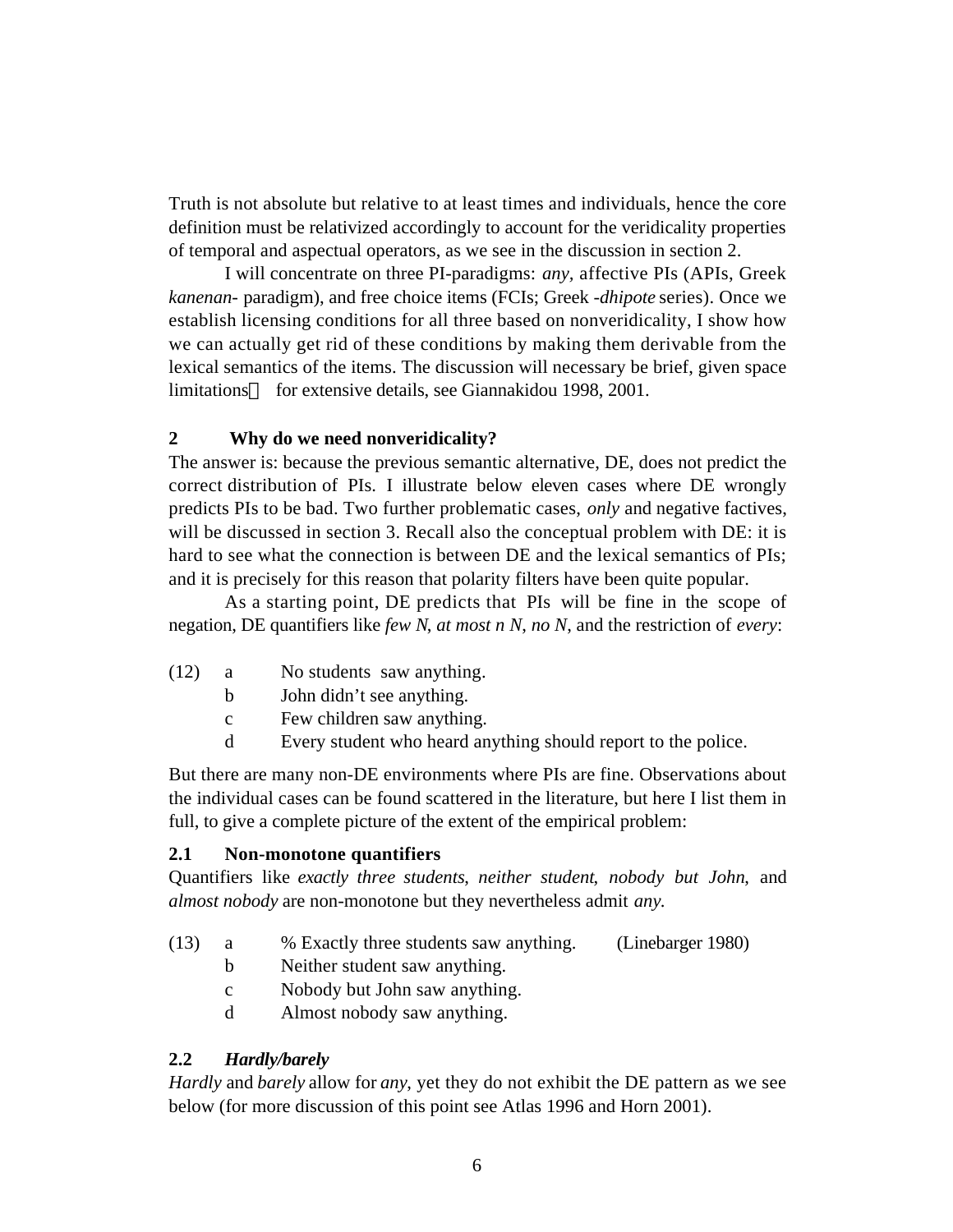- (14) John {hardly/barely} talked to anybody.
- (15) a John barely studied linguistics -/ John barely studied syntax
	- b John hardly talked to anybody -/ J. hardly talked to his mother

### **2.3 Questions**

PIs are quite frequent in questions:

| (16) | a                               | je ook maar iets gezien?<br>Heb       | (Dutch)      |
|------|---------------------------------|---------------------------------------|--------------|
|      |                                 | have.2sg you anything<br>seen         |              |
|      |                                 | 'Did you see anything?'               |              |
|      | b                               | { $tipota$ * $otidhipote$ }?<br>Idhes | (Greek)      |
|      | saw.perf.2sg API/<br><b>FCI</b> |                                       |              |
|      |                                 | 'Did you see anything?'               |              |
| (17) | a                               | kanenas (kanas), tipota, etc.         | (Greek APIs) |
|      | b                               | opjosdhipote, otidhipote, etc         | (Greek FCIs) |

Two things are noteworthy here. First, questions are not monotone (especially if they denote the proposition corresponding to their true answer; see Groenendijk and Stokhof 1997). Ladusaw 1980 admits the problem of questions and appeals to the availability of a biased negative answer. Though this may be justifiable for minimizers like *give a damn,* it obviously cannot provide the basis for a general account of PIs in questions, since PIs like *any* and its Greek/Dutch counterparts above are perfectly neutral, and do not exhibit bias towards a negative answer.

Second, presumably "strong" PIs, like the Dutch *ook maar iets* and the Greek *tipota,* expected to be licensed by antiadditive or antimorphic triggers only (Zwarts 1993, 1998, van der Wouden 1994), are grammatical in questions (and other non-DE structures, as we shall see below). The point is illustrated in (18) for *ook maar iets*: it is good with *niemand* 'nobody', but bad with *weinig mensen* 'few'; likewise in (19) we observe exactly the same pattern for the Greek *tipota*: it requires negation (there are no negative quantifiers in Greek; Giannakidou 2000); a merely DE-quantifier like *liji* 'few' and *to poli pende* 'at most five' will not suffice:

- (18) a \***Weinig mensen** hebben **ook maar iets** gezien. (Dutch) *few people have.3pl anything seen* 'Few people saw anything.'
	- b **Niemand** heeft **ook maar iets** gezien. 'Nobody saw anything.'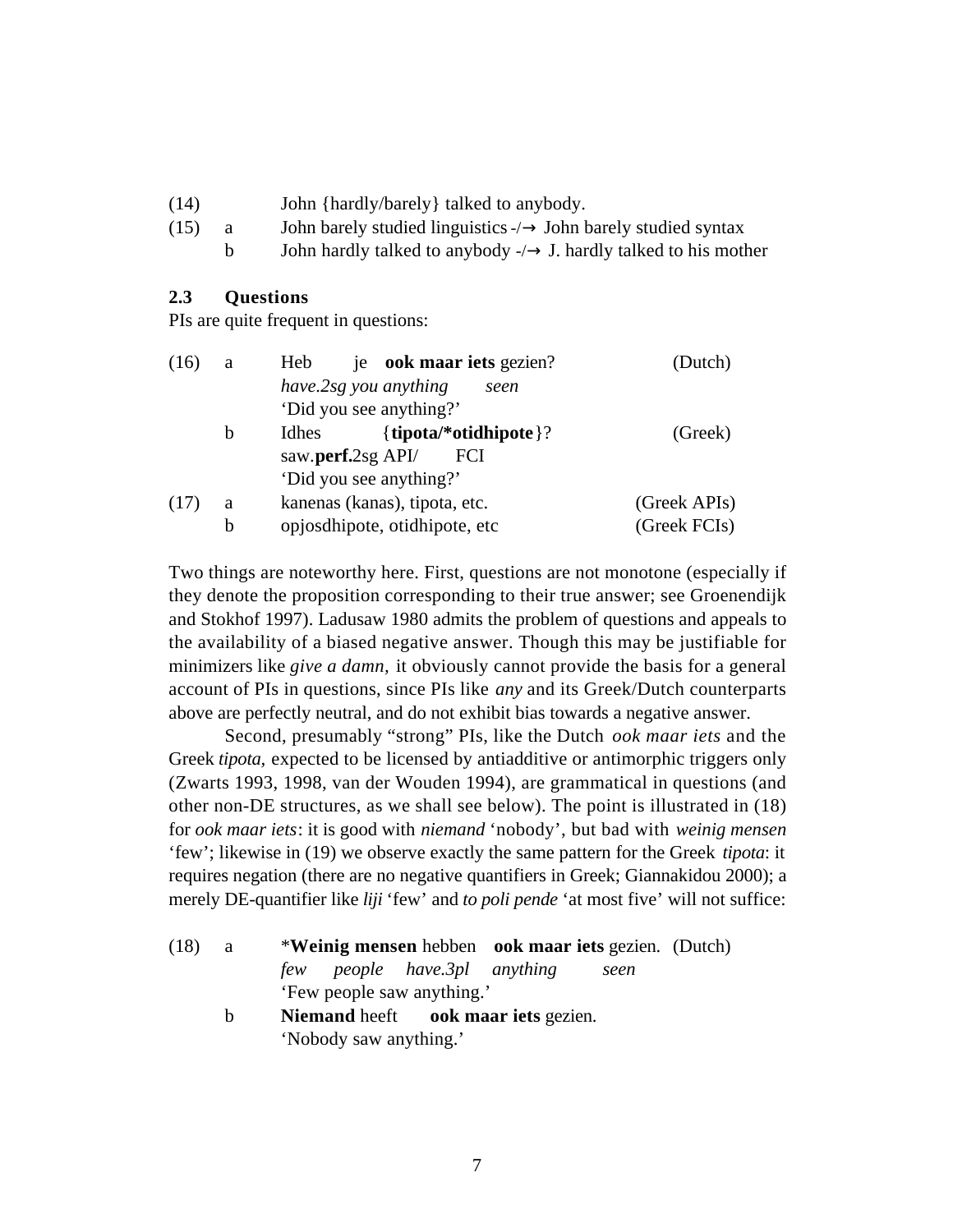| (19) | a            | * Liji anthropi idhan<br>tipota.            | (Greek) |
|------|--------------|---------------------------------------------|---------|
|      |              | people saw.3pl anything<br>few              |         |
|      |              | 'Few people saw anything.'                  |         |
|      | b            | * To poli 5 anthropi idhan tipota.          |         |
|      |              | At most five people saw anything.           |         |
|      | $\mathbf{c}$ | Ta pedhia <b>dhen</b> idhan <b>tipota</b> . |         |
|      |              | The children didn't see anything.           |         |

*Ook maar iets* and *tipota* are thus strong PIs; yet they are good in questions, as we saw in (16). The observed pattern is common crosslinguistically, and provides one of the strongest obstacles in trying to make questions fit the DE-hierarchies.

Nonveridicality, on the other hand, predicts that PIs should be fine in questions because questions are nonveridical. I will briefly sketch here an account. In a semantics which treats questions as the set of their true answers (Karttunen 1977) the denotation of a polar question would contain two possible answers, represented here as a disjunction:

(20) a. [[ Did you see John ]] (w) = p  $[p(w)$  p = w' **saw** (you, John, w')] = b.  $Q = \{you saw John \$  you didn't see John $\}$ 

Disjucntion is nonveridical: from  $p \vee q$  it does not follow that  $p$  is true and that  $q$  is true-- unlike conjunction, which is veridical (for  $p \wedge q$  to be true, both  $p$  and  $q$  must be true; for more discussion see Zwarts 1995). Being nonveridical, disjunction allows for PIs, as illustrated in the example below, from Giannakidou 1997:

(21) I bike mesa **kanenas** i afisame to fos anameno. Either somebody came in, or we left the light on.

l

The licensing of PIs in questions can be seen on a par with disjunctions; the parallel can serve as the basis for explaining why PIs are good in questions.  $1$ Additional properties of PIs and questions are, of course, also relevant for determining what interpretations will further be possible or not, e.g. whether there is a bias for a negative answer or not, and where it comes from. But crucially, bias

<sup>&</sup>lt;sup>1</sup> In English, *any* is not licensed in disjunctions but it is in questions: \**Either anybody came in* is bad. This indicates that disjunctions and questions are not identical, which is of course consistent with what I am saying here. It supports furthermore the view that *any* is subject to a weaker dependency to nonveridicality, as I suggest in section 2.13. At any rate, the fact that questions and disjunctions pattern together in terms of PI-licensing in the general sense suffices to establish the parallelism and use disjunction as the basis for nonveridicality in questions.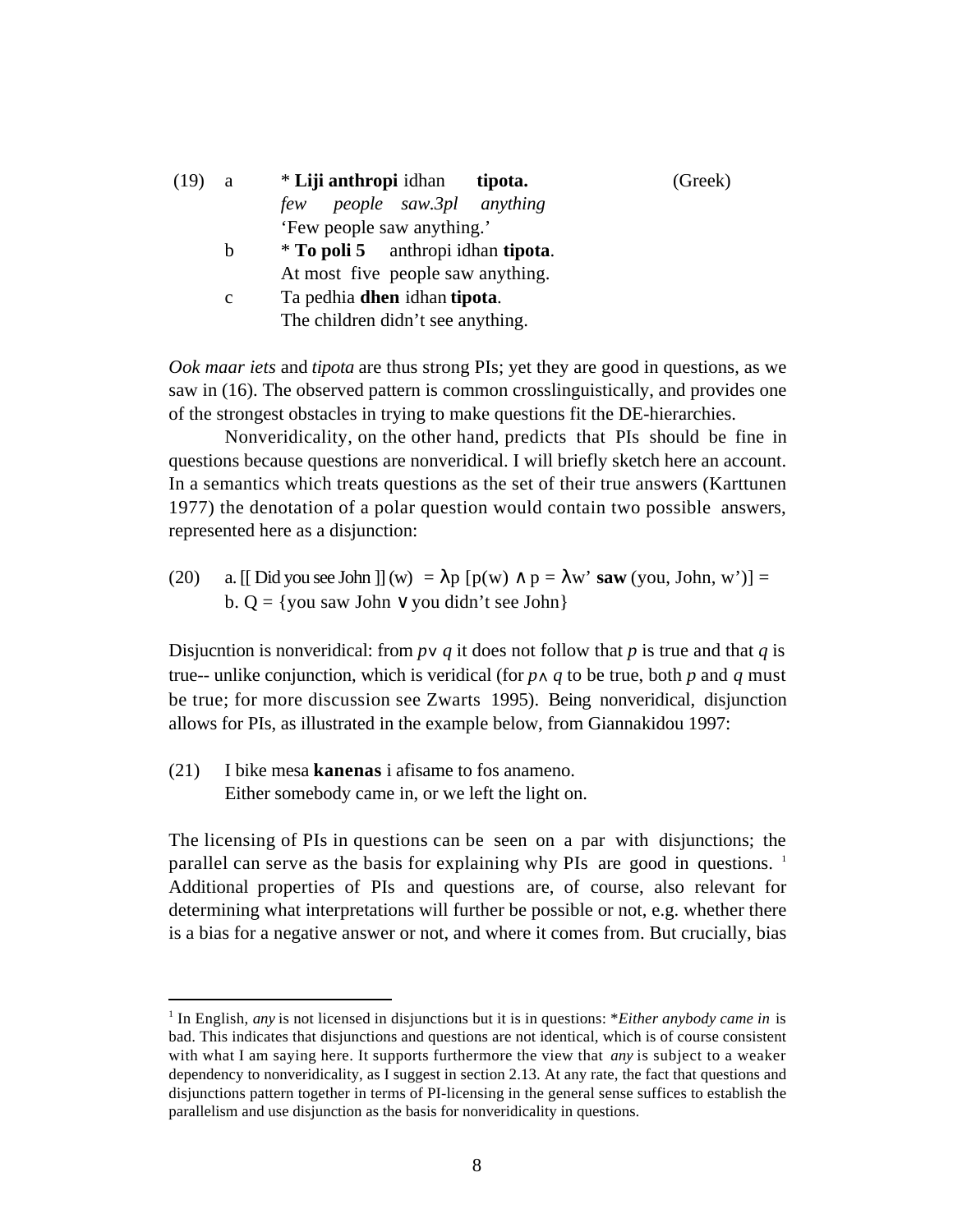alone cannot predict grammaticality of PIs in questions, as we noted, for not all PIs come with bias, certainly not *any*.

## **2.4 The future**

PIs appear in future sentences. The future is a modal context, and depending on the analysis one adopts for modals, it will turn out to be either non-monotone or upward monotone (Giannakidou 1995, Giannakidou and Zwarts to appear). PIs, let alone alleged strong ones, are not expected to be good there, but they are. The data here from Greek, Dutch and English; see also Vikner 1999 for Danish.

- (22) a O Janis **tha** agorasi **kanena bukali krasi.** John will buy a/any bottle of wine.
	- b De kinderen **zullen** vertrekken zodra zij **ook maar iets** ontdekken. The children will leave as soon as they discover anything.

We see here that PIs are fine in the scope of the future expression; but the definition of (non)veridicality we have thus far does not suffice to explain why this is so. What we want to do is relativize truth with respect to times:

# (23) **DEFINITION 3** *(Non)veridicality for temporal/aspectual operators* Let *F* be a temporal/aspectual operator; *t* an instant or an interval. i. *F* is *veridical* iff for *Fp* to be true at a time *t*, *p* must be true at a (contextually relevant) time  $t' \leq t$ . Otherwise *Op* is *nonveridical*. ii. A nonveridical operator *F* is *antiveridical* iff for *Fp* to be true at a time *t*,  $\neg p$  must be true at a (contextually relevant) time  $t' \leq t$ . iii. If  $F$  is true of an interval  $t$ , then  $F$  is veridical iff for all (contextually relevant)  $t' \subseteq t$ , p is true at *t'*. Otherwise, F is nonveridical. If for all (contextually relevant)  $t' \subseteq t$ ,  $\neg p$  is true at *t'*, then *F* is antiveridical.

The future is nonveridical by this definition, but the past tense and adverbials are nonveridical, and PI-licensing follows.

- (24)  $[[$  FUT  $p$  $]]_t = 1$  iff *t'*,  $t < t'$ , and  $[[p]] = 1$  at  $t'$
- (25)  $[[ PAST p]]_t = 1$  iff *t'*, *t'* < *t*, and  $[[p]] = 1$  at *t'*

Note that the present and past progressives also turn out to be veridical under this definition (see specially clause iii), and is correctly predicted that they will not allow for PIs, as observed in Giannakidou and Zwarts (to appear) where more discussion of these cases is offered.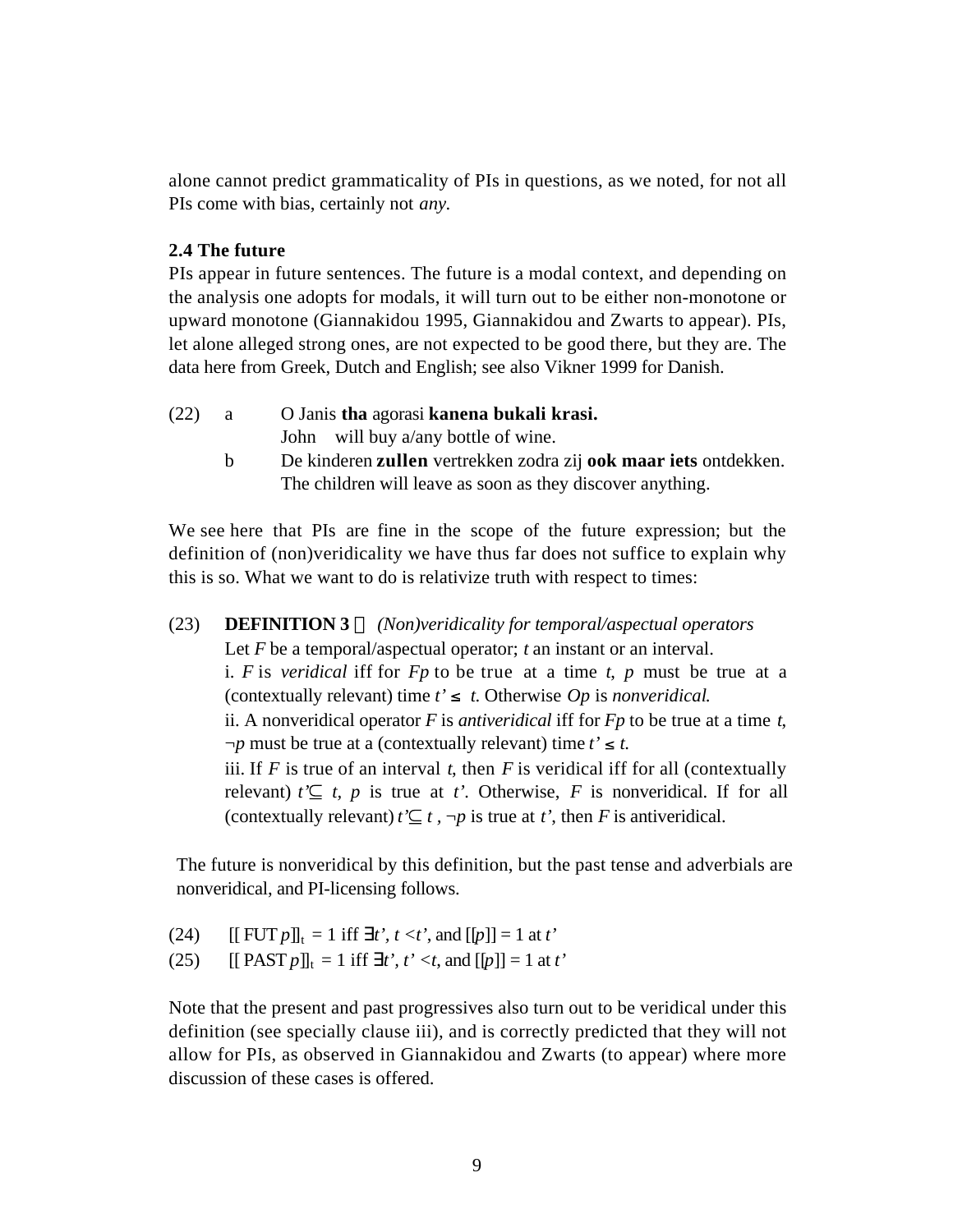### **2. 5 The habitual**

This is another non-monotone context (Krifka et al 1995). Giannakidou 1995, Giannakidou and Zwarts (to appear) observe that PIs are good in habituals:

- (26) **Sinithos** dhiavaze **opjodhipote** vivlio me megali prosoxi. *usually read.3sg FC book with great attention* 'S/He usually read any book very carefully.'
- (27) a O Janis me **idhopiouse** molis **evlepe kamia agelia**. *John me warned.impf. as-soon-as saw.impf.3sg any ad* 'John used to call me as soon as he saw **any ads. BAD:** \* At 8 pm, J. called me as soon as he saw **any job ads.**
	- b De kinderen vertrokken zodra zij **ook maar iets** ontdekten. *the children left.3pl as soon as they anything discovered.3spl* '\*The children left as soon as they discovered anything.' OK, as: 'The children used to leave as soon as they saw anything.'

The habitual is nonveridical by definition 3.

(28)  $[[HAB p]]_t = 1$  iff MOST  $t' [t' \ C \ t' \subseteq t, [[p]] = 1$  at  $t'$ ].

In other words, it is not the case that *p* is true at all the contextually relevant  $t' \subseteq t$ . The definition actually predicts PIs to be bad with a Q-adverb meaning *always.* In Giannakidou 1995 it is shown that this prediction is borne out.

(29) \*Otan pijene o Pavlos ja ipno, ksefilize **panda kanena periodhiko**. *when went.3sg the P. for sleep, browsed.3sg always any magazine* 'When Paul went to bed, he always browsed through a magazine.'

The occurrence of PIs in habitual domains is considerably more complex, of course, but even this basic picture suffices to make the point clear that DE cannot predict the core facts. Notice that PIs are licensed in the restriction (the *when*clause) as well as in the scope of HAB (the main clause), which makes it impossible to invoke DE of a potentially universal restriction for licensing.

# **2.6 Generic sentences**

Likewise, non-monotone generic sentences accept PIs.

(30) Any cat hunts mice.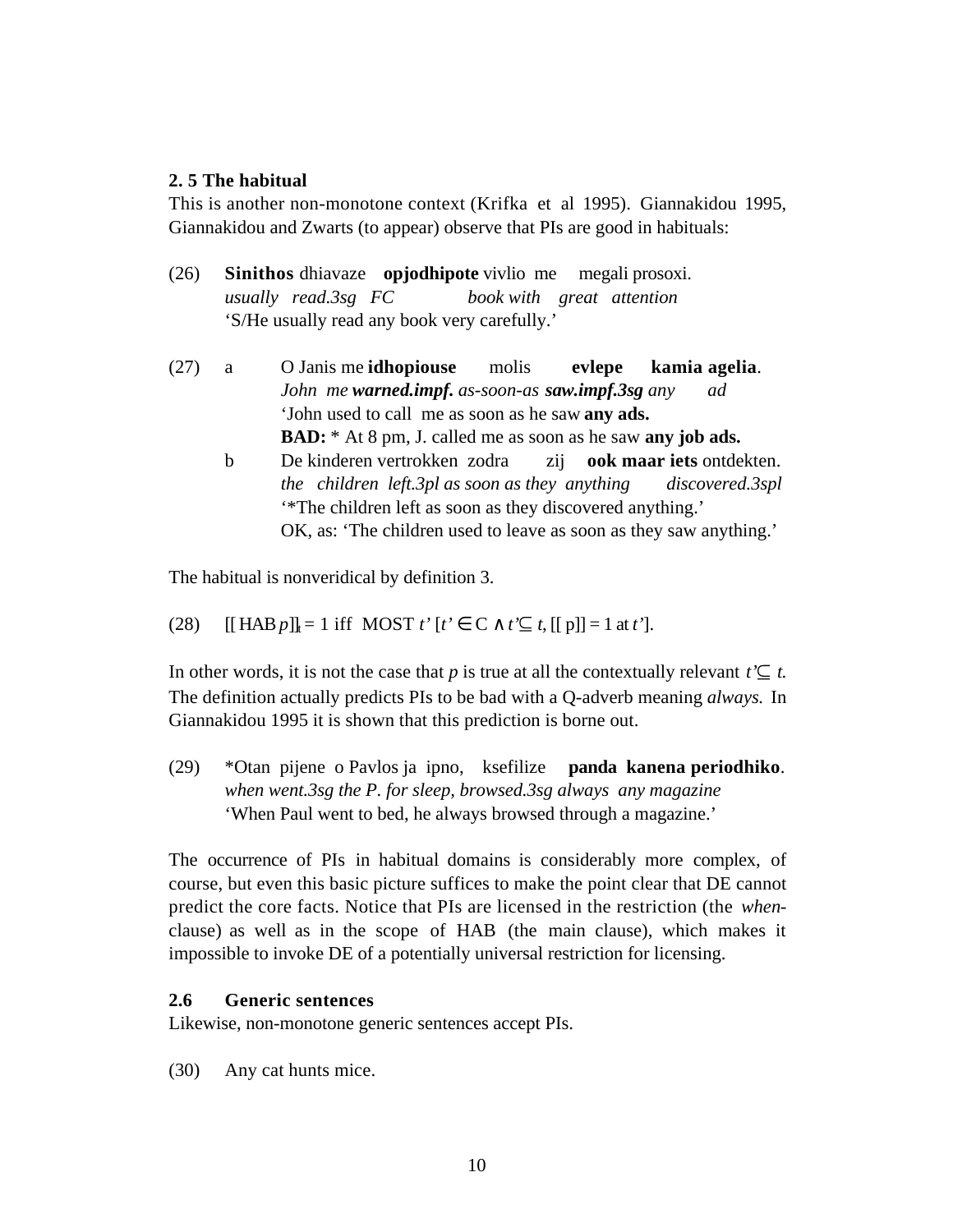That the generic operator GEN is not monotone has come be considered as standard, see Krifka et al. 1995 and references therein for discussion.

# **2.7 Modal verbs**

Modal verbs create generally good environments for PIs, despite the fact that they are non-monotone, or worse, upward entailing.

- (31) a John may talk to anybody.
	- b Any minors must be accompanied by their parents.
	- c The search committee can give the job to any candidate.
- (32) a. John {may/can/ must} dance -/ John {may/can/ must} tango b. John {may/can/ must} tango John {may/can/ must} dance

Notice that trying to void this argument by saying that in this case we have 'free choice *any*' is besides the point, since FCIs *are* PIs.

# **2.8 Imperatives**

Here we have a parallel with modal verbs and intensional contexts in general:

(33) Pare {**kanena/opjodhipote**} milo. *take.2sg AP- FC apple* 'Take any apple.'

PIs in imperatives are quite problematic for DE. Note again that appealing to FC *any* does not help. In Greek, as we see, FCIs *and* APIs occur in imperatives.

# **2.9 Protasis of conditionals**

Heim 1984 shows that the protasis of conditionals is not strictly speaking DE; but it is one of the most common environments for PIs.

- (34) An kimithis me {**kanenan/opjondhipote**}, tha se skotoso. *if sleep.2sg with AP- FC-person fut you kill.1sg* If you sleep with anybody, I'll kill you.
- (35) a. If you go to Spain you will have a great time -/ b. If you go to Spain and get sick you will have a great time.

# **2.10 Directive intensional verbs**

PIs are licensed with directive propositional attitudes but not with epistemic ones.

(36) a John would like to invite any student.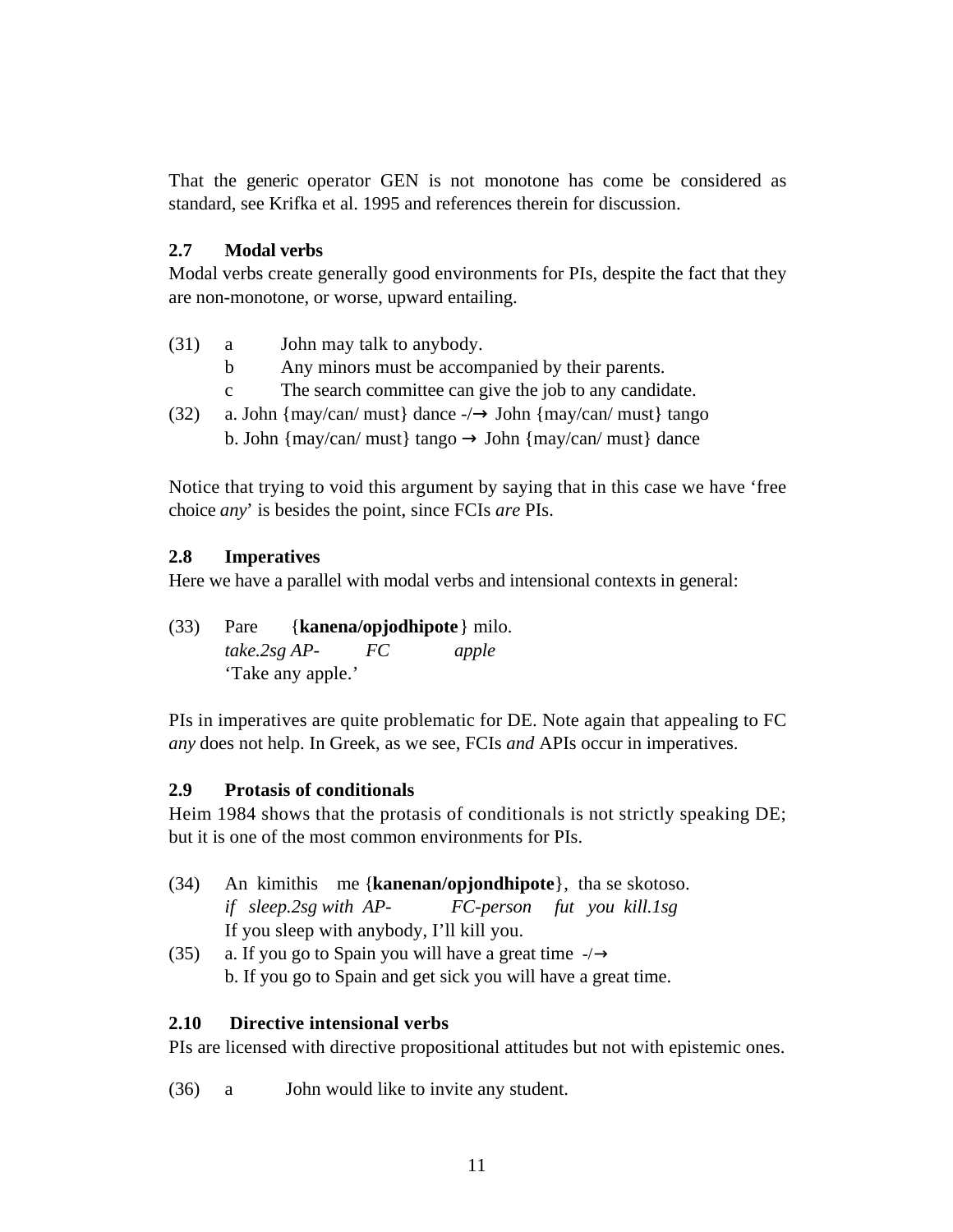- b John asked us to invite any student.
- d \* John believes that we invited any student.
- e \* John dreamt that we invited any student.
- (37) I Ariadne **epemine** na afiso {**opjondhipote/kanenan}** na perasi mesa.  *the Ariadne insisted.3sg subj let.1sg FC-person subj come.3sg in* 'Ariadne insisted that I allow anyone in.'
- (38) \* O Pavlos **pistevi** oti akuse {**kanenan/opjondhipote**} thorivo. *the Paul believe.3sg tha. indicative heard.3sg API /FCI noise* \* Paul believes that he heard any noise.

The facts were introduced and discussed in Giannakidou (1998, 1999), and seem to generalize in many other languages: Spanish, Catalan (Quer 1998, 2000), Russian (Pereltsvaig 2000; see Haspelmath 1997 for more). In Giannakidou 1998, 1999 I proposed an analysis of epistemic attitudes as veridical, and directive ones as nonveridical, from which PI-licensing (and mood choice) follows; I will not repeat the analysis— suffice it to note that DE cannot explain these facts. Worse, recent attempts to "monotonize" attitudes (von Fintel 1999) predict no PIs with directive attitudes because they are upward entailing, contrary to fact.

### **2.11 Problematic restrictions of universals**

Finally, consider the contrast between the restriction of *every*, which allows for PIs, and that of *each* and *both*, which don't (see Horn 1972, Seuren 1984 already).

- (39) {**Every student**/ **the students**} who saw anything should report to the police. (But I doubt that there will be any such students).
- (40) a. \***Each** student who saw anything should report to the police. (But I doubt that there will be any such students).
	- b. \*Both students who saw anything should report to the police. (But I doubt that there will be any such students).

The contrast doesn't seem to follow from DE—and again, it is predicted not to obtain in analyses like von Fintel's 1999 (to be discussed in section 3), since *both* and *each are* Strawson-DE by his definition. Rather, the contrast follows if we assume that *each* and *both*, but not *every*, are presuppositional, as evidenced by the contradictory continuations in (40): their restriction must be non-empty.

(41) **DEFINITION 4** — *Presuppositionality of determiners and quantifiers* A determiner/quantifier is presuppositional iff for all  $A$ ,  $B$   $D$ , if  $A =$ then  $\langle A,B \rangle$  Dom ( ). (based on Heim and Kratzer 1998: 163)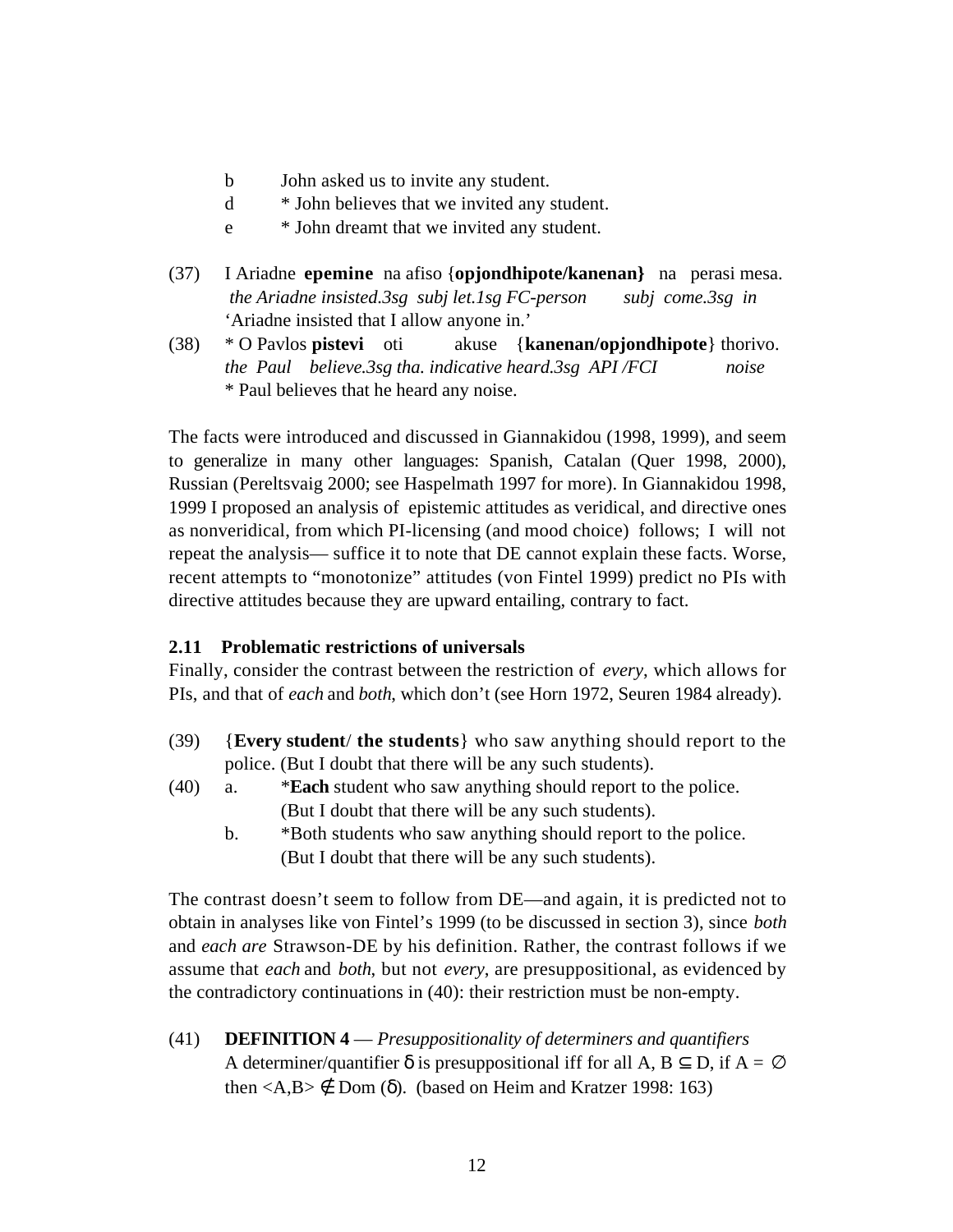Presuppositional determiners and quantifiers are veridical, as is clear from the definition below, from Giannakidou 1998:

(75) **DEFINITION 5** — *(Non)veridicality of determiners and quantifiers* A determiner/quantifier is veridical w.r.t. its NP argument iff it holds that:  $[$  NP VP $] = 1$   $[$  NP $]$  ; otherwise, is nonveridical.

In the domain of determiners, then, truth meets existence. For extension of (non)veridicality for determiners in this spirit see Bernardi 2002.

### **2.12 Hierarchy of DE triggers can't offer much help**

To sum up, we have seen so far that most PI-environments are actually not accounted for by DE. Would appealing to DE-hierarchies (Zwarts 1993, van der Wouden 1994) offer any help? Obviously not: we noted already that presumably strong PIs (expected to be licensed roughly by negative triggers), are grammatical in non-DE sentences: e.g. questions, habituals, modals, etc.

On top of that, consider that there are PIs that don't fit the DE-hierarchy at all. FCIs are typical such cases: they are grammatical in the non-DE contexts mentioned previously, but are unacceptable in the scope of DE and negative operators, if episodic. Episodic structures are structures which involve a single event as we see; such structures are perfective in Greek.

| (42) | - a | Dhen idha                     | kanenan.      |
|------|-----|-------------------------------|---------------|
|      |     | not saw.perf.lsg API-person   |               |
|      |     | 'I didn't see anybody.'       |               |
|      | h   | *Dhen idha                    | opjondhipote. |
|      |     | saw.perf.1sg FC-person<br>not |               |
|      |     | ('I didn't see anybody.')     |               |
| (43) |     | $\left(e\right)(e)$           | (episodicity) |

The decisive factor is that perfective positive *and* negative sentences are episodic: they involve existential closure of an event variable. FCIs, but not *any* or APIs, as we see, are apparently sensitive to this property. Anti-episodicity systematically blocks FCIs from other expected contexts, e.g. questions, and is also observed in Spanish and Catalan FCIs (see data in Quer 1998, 2000, and Giannakidou 2001):

 (44) \* Su sistisan **opjondhipote** thavmasti? *you introduced.perf.3pl FC admirer* 'Did they introduce any admirer to you?'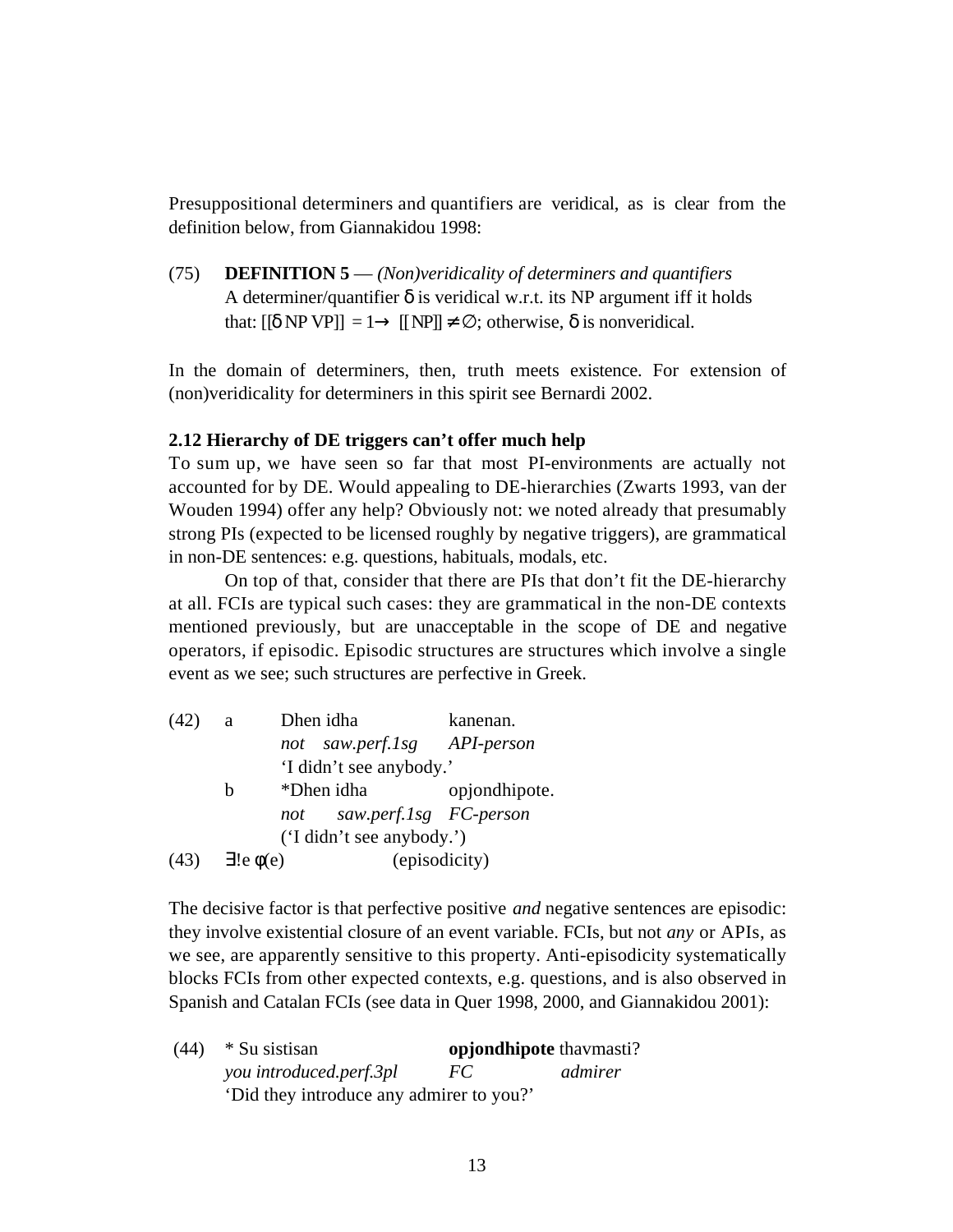So, for FCIs is not just nonveridicality that matters, but also episodicity. We revisit the issue in 4.2, where we derive anti-episodicity from the lexical semantics of FCIs, following the analysis I proposed in Giannakidou 2001. What we need to keep in mind here is that FC sensitivity is clearly not of DE nature.

#### **2. 13 Licensing conditions and nonveridicality**

The discussion thus far provided enough motivation for the need to move from DE to nonveridicality in order to account for both DE- and non-DE licensers. Since DE functions are a proper subset of the nonveridical (for a proof see Zwarts 1995), the theoretical move from DE to nonveridicality is not at all in conflict with the previous alternative, but rather a (conservative) extension of it.

Based on the distributions we have seen, we can formulate the following licensing conditions for APIs and FCIs:

| (45) | Licensing condition for FCIs                             | (-dhipote items) |  |
|------|----------------------------------------------------------|------------------|--|
|      | A FCI is grammatical in a sentence S iff:                |                  |  |
|      | (i) is in the scope of a nonveridical operator in S; and |                  |  |
|      | $(ii)$ S is not episodic.                                |                  |  |
|      |                                                          |                  |  |

(46) *Licensing condition for APIs* (**kanenas** items) A FCI is grammatical in a sentence S iff: is in the scope of a nonveridical operator in S.

These conditions have the status of global filters, albeit empirically more adequate ones than the DE-based (2). But as I said at the beginning, we want to derive these conditions from the lexical semantic content of the PIs. In section 4, I show that there is a direct link between nonveridicality and the lexical semantics of these PIs.

For *any*, we have to postulate a weaker condition, because (a) there are nonveridical structures where *any* is not accepted, and (b) there are veridical structures where *any* occurs if a nonveridical inference is licensed pragmatically, e.g. as a negative implicature. The latter is illustrated by *only* and negative factives, and discussed in section 3 next. The former becomes evident when we consider *any* in propositional attitudes. Though *any* is fine with directive verbs, as we saw in 2.10, its occurrences are more limited than those of its Greek counterparts, which are freely licensed. The contrast is illustrated in the examples below with the verb *efxome* 'wish'.

(47) Efxome na me voithuse kanenas. \* I wish anybody helped me.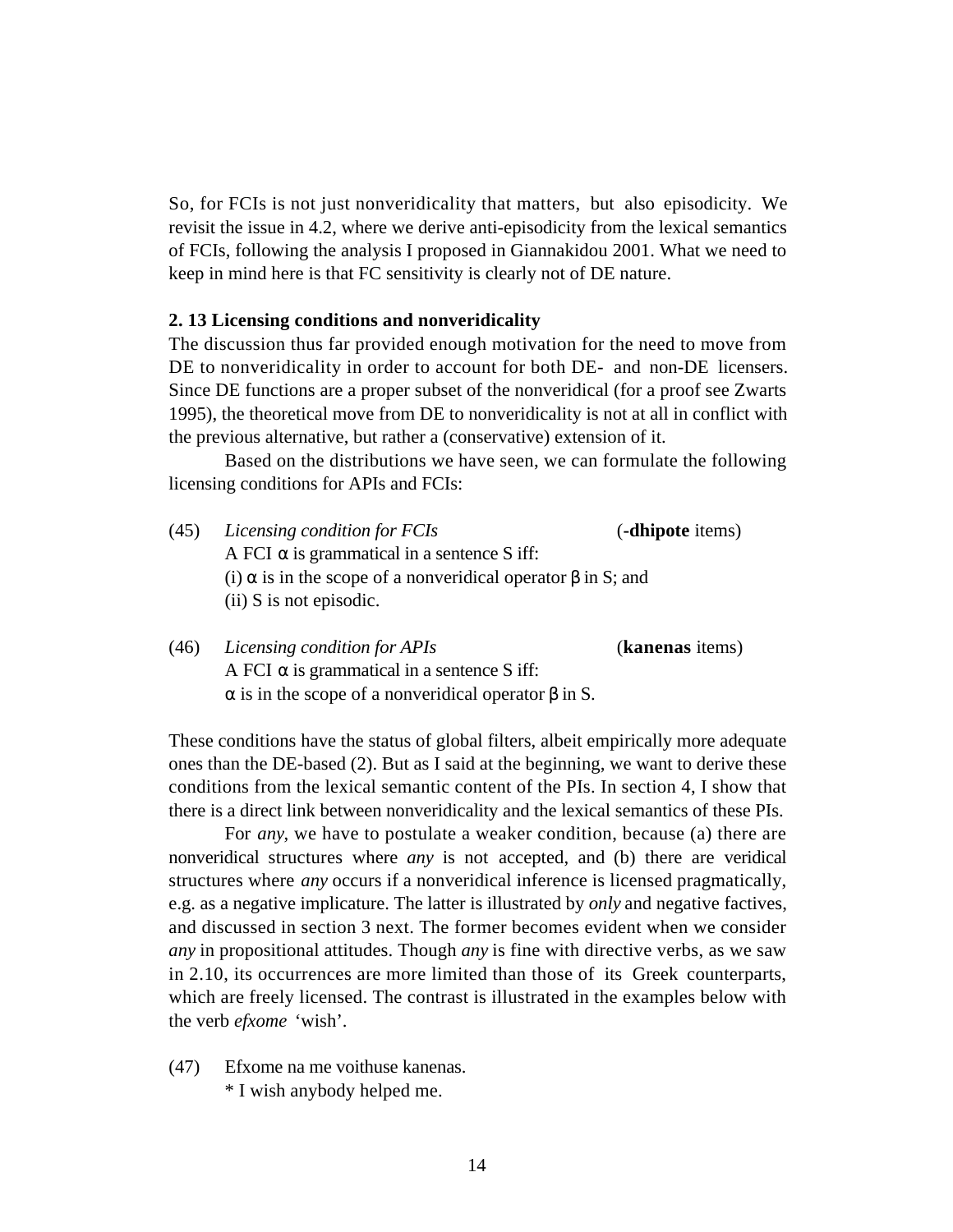*Wish* is nonveridical and licenses *kanenas*; *any* however is bad. Likewise, *any* is bad with disjunctions, as we note in fn 1, and with adverbs like *perhaps*:

(48) Isos na bike mesa kanenas. \* Perhaps anybody came in.

Obviously, then, the relation of *any* to veridicality is not the *must* relation imposed by licensing, but the weaker *must not* relation that indicates antilicesing (Giannakidou 1998). In Giannakidou 1999, I proposed the following condition:

 (49) *Anti-licensing condition regulating the distribution of* **any** i. *Any* will not be grammatical in a sentence S if *any* is interpreted in the scope of a veridical expression  $\beta$  in S. ii. In certain cases, (i) can be voided if S gives rise to a negative implicature.

Items subject to this condition are expected, of course, to be good in nonveridical structures, but this expectation does not have the status of a necessary *and* sufficient condition, as in the case of licensing (which is an attraction relation between PIs and context). Furthermore, unlike licensed-by-nonveridicality items, *any* can be good as long as veridicality is voided somehow (since anti-licensing is merely an avoidance relation). For APIs and FCIs, the requirement that they be in the scope of a nonveridical expression is a *must* condition and can never be violated: this is why Greek PIs are bad, but *any* is good, with *only* and negative factives.

# **3. Pragmatic licensing:** *only* **and emotive factives**

*Any* is known to be good with *only* and negative factive verbs:

- (50) Only Larry talked to anybody.
- (51) a Bill {is surprised/regrets} that I have any friends.
	- b \*Bill is glad that I have any friends.

These data are problematic if we want to maintain a purely semantic account for the distribution of *any*, since *only* and negative factives are veridical and not DE. Linebarger 1980 pointed out this problem for Ladusaw's theory, and proposed to handle *any* in these contexts in terms of a negative implicature: *only* and negative factives license negative implicatures and it is by virtue of this that they allow for *any*. (Linebarger actually proposed this as a general theory for *any*, but it obviously cannot be right, given the data we just discussed in section 2).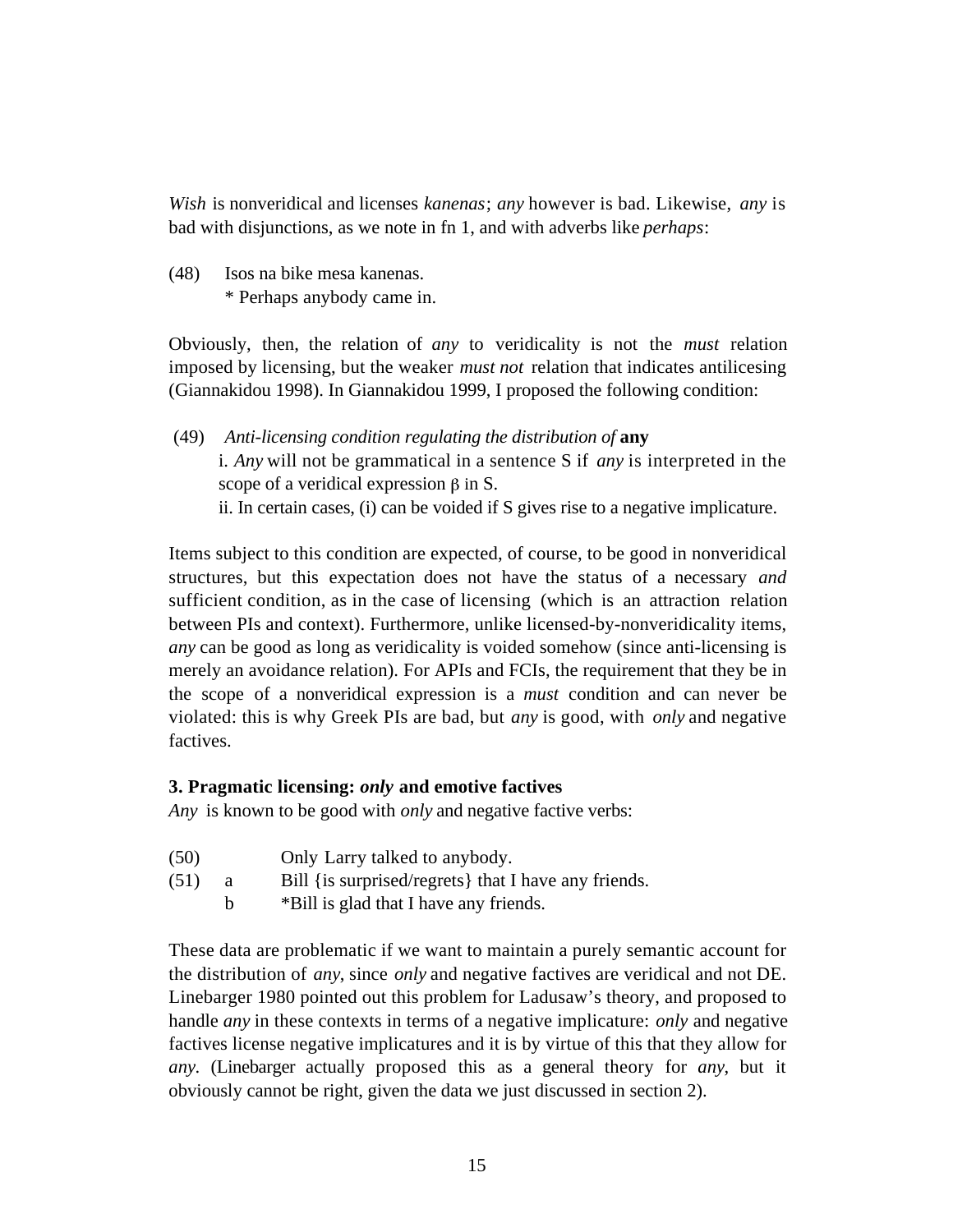Note first that the problem is not general. PIs that are licensed by nonveridicality, e.g. Greek APIs, are not grammatical in these cases, as I illustrated in earlier work (Giannakidou 1999, 2001), because the sentences are veridical: if *only Mary ate*, then *somebody ate*. Factives, positive *and* negative, are veridical because they presuppose the truth of their complement.

- (52) \* **Monon** i Theodora idhe {**opjondhipote/kanenan**} fititi. *only the Thedora saw.3sg FC/ API student* 'Only Theodora saw any students.'
- (53) a \* **Ekplisome** pu exi {**opjondhipote/kanenan**} filo. *be-surprised.1sg that has FC / API friend* 'I'm surprised she has any friends.'
	- b \***Xerome** pu exi {**opjondhipote/kanenan**} filo. '\*I'm glad she has any friends.'

So, the Greek items do not violate their licensing condition which requires a nonveridical trigger. We see in (54) that other PIs licensed by nonveridicality behave exactly the same way, e.g. the Spanish *cualquier confianza* :

(54) \* **Solo** el professor mostro **cualquier confianza**. (data from Josep Quer) Only the teacher showed any confidence.

Hence the behavior of *any* seems to be exceptional (see Haspelmath 1997 for more data in support of this). Still, the fact that some PIs are admitted with *only* and factives poses a problem, if we want to maintain a purely semantic approach. To this end, there has been a recent attempt by von Fintel 1999 to render *only* and factives DE, despite the fact that they seem not to be:

- (55) Only Larry ate a vegetable -/ Only Larry are kale. Larry may have eaten spinach, for instance.
- (56) Larry regrets that I bought a car. -/ Larry regrets that I bought a Honda. Because, in fact, I bought a Ferrari, and Larry might not regret this at all.

Von Fintel argues that, although *only* and negative factives do not exhibit the classical DE-pattern, they can be shown to be DE in a special way. He defines a notion of Strawson-DE for expressions that come with presuppositions. The idea is that when we evaluate the monotonicity properties of such expressions we must check for DE only in contexts where the presuppositions are satisfied.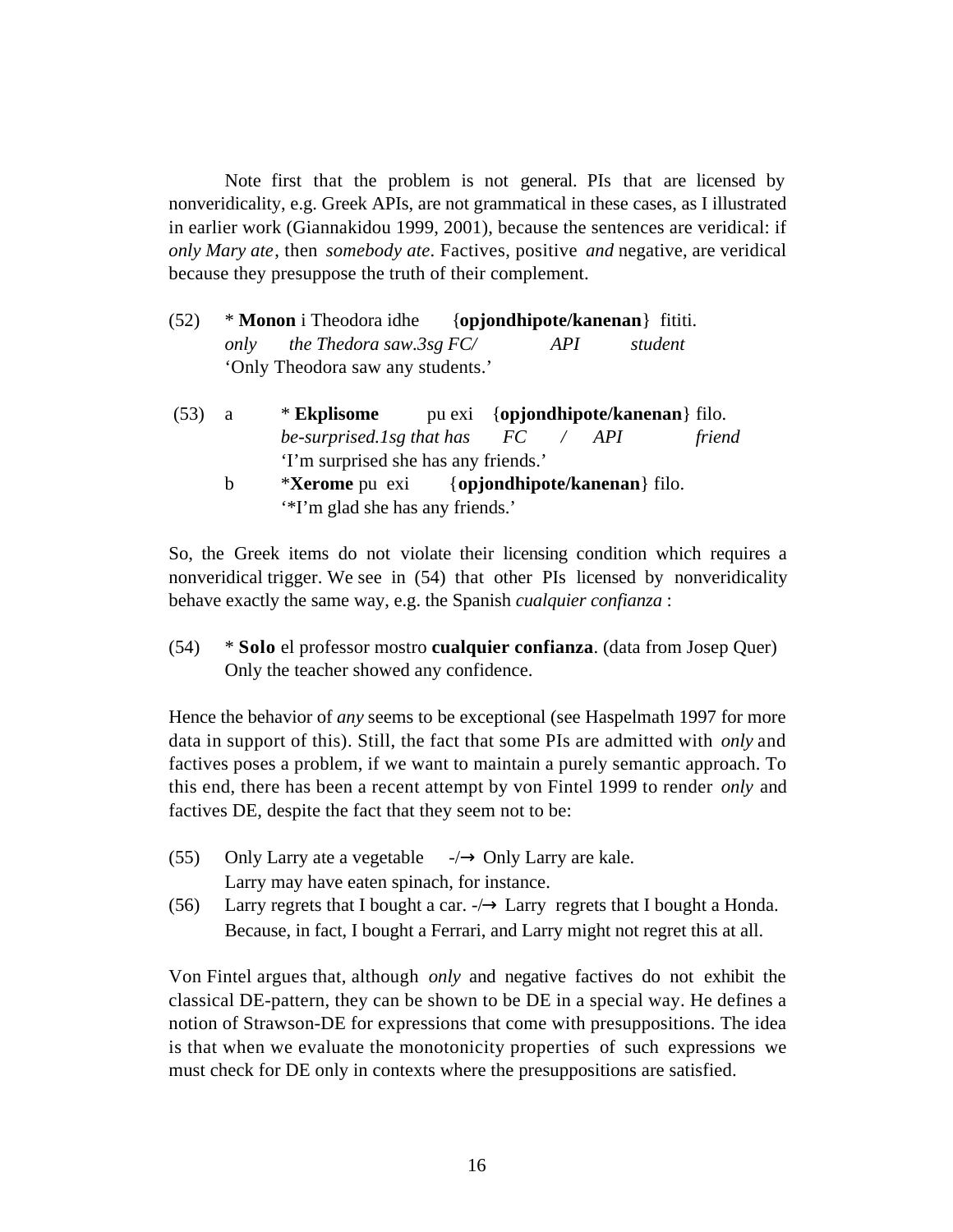(57) *Strawson DE* (von Fintel 1999: 14) A function f of type  $\langle , \rangle$  is Strawson-DE iff for all x, y of type such that x y, and  $f$  is defined:  $f(y)$  f(x).

Strawson DE is clearly not entailment in the classical sense that whenever  $f(y)$  is true, f(x) is true too. Srawson-DE comes with the following reasoning scheme:

(58) a. P Q b. [[ only John ]] (P) is defined. c.  $\lceil \int$  only John  $\lceil \int$   $\lceil \int$   $\lceil \int$   $\lceil \int$   $\lceil \int$   $\lceil \int$   $\lceil \int$   $\lceil \int$   $\lceil \int$   $\lceil \int$   $\lceil \int$   $\lceil \int$   $\lceil \int$   $\lceil \int$   $\lceil \int$   $\lceil \int$   $\lceil \int$   $\lceil \int$   $\lceil \int$   $\lceil \int$   $\lceil \int$   $\lceil \int$   $\lceil \int$   $\lceil \int$   $\lceil \int$  d. Therefore, [[ only John ]] (P) is true.

The crucial premise is (58b): the intended presupposition. In a context satisfying this premise, premises (58a) and (58c), the sentence whose monotonic inference we want to derive, allow the conclusion in (58d). Here is an example:

(59) a. Kale is a vegetable.

b. Somebody ate kale for breakfast.

c. **Only John ate a vegetable for breakfast.**

d. Therefore, only John ate kale for breakfast.

Suppose that *b* is given in the context, i.e. that somebody ate kale for breakfast. Then if *c* is true, namely that John only ate a vegetable for breakfast, we can conclude *d,* that only John ate kale for breakfast. Hence *only* is Strawson DE and it therefore licenses *any*.

The argument for negative factives takes a much more complicated route, but it goes against many of the basic assumptions about the implications we get with propositional attitudes, and how the dynamics of context change work; I will not discuss it here for reasons of space. Von Fintel proposes an analysis of directive attitudes as upward entailing; but if this is correct, we can't explain why PIs, *any* included, are grammatical with verbs like *insist, be willing to,* and *ask*, as we noted in 2.10. It seems more appropriate to analyze these verbs as nonmonotone, as in the more classical approaches (Heim 1992).

Likewise, the argument for *only* turns out to be quite problematic. To begin with, it is not uncontroversial that the relevant component of *only* is a presupposition. Atlas (1993, 1996) argues that it is an entailment, and likewise Horn 2001 is willing to relax the presupposition analysis: the presupposition part is *asserted* though it remains assertorically *inert*.

But even if we accept the presuppositional analysis, the argument still suffers from two serious problems. The first one has to do with what is taken to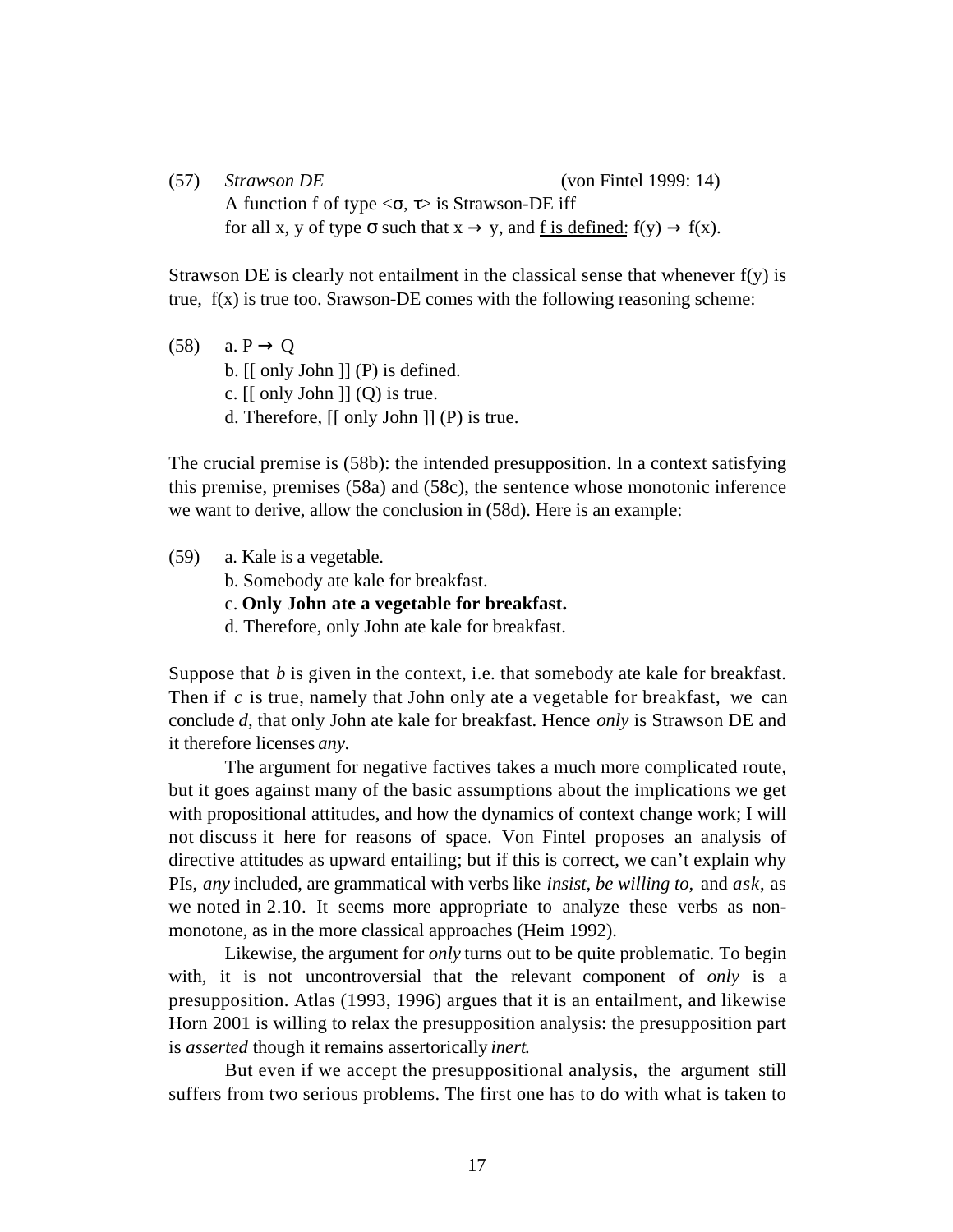count as a presupposition. What von Fintel characterizes as a presupposition of *only* in premise b **is not** the presupposition extracted from the sentence we actually evaluate, which is premise c, but an arbitrary proposition which we decide to include as part of the common ground. Such arbitrary propositions are allowed to influence reasoning in an unconstraint way, and this leads to the second problem—generating Strawson-DE and PIs in contexts where they do not occur.

To see the first problem, consider what the presupposition of the sentence (60c) **Only John ate a vegetable for breakfast** is. It is (60b): that somebody ate **a vegetable** for breakfast, and not kale as in von Fintel's (59b). (59b) is just some proposition that we agree to have in as background knowledge, *independent* of the presupposition of the *only-*sentence. If we replace (59b) with the actual presupposition, we see that Strawson-DE doesn't go through:

- (60) a. Kale is a vegetable.
	- b. **Somebody ate a vegetable for breakfast**.
	- c. **Only John ate a vegetable for breakfast.**
	- d. DOES NOT FOLLOW: Only John ate kale for breakfast.

So, for Strawson-DE to work, we allow not the presupposition of the evaluated sentence but just any arbitrary proposition to count as relevant. This has quite undesirable consequences, the obvious one being that it overgeneralizes. Wrong predictions are made in (at least) two cases: generalized focus, and *both/each*. Consider focus first. Von Fintel's scheme predicts that other focus exhaustive structures, e.g. preposed focus and clefts will also make *any* licit, since it is not just *only*, but exhaustive focus in general that validates his Strawson DE:

- (61) a. Kale is a vegetable.
	- b. Somebody ate kale for breakfast.
	- c. **It was John who ate a vegetable for breakfast.**
	- d. Therefore, it was John who ate kale for breakfast.
	- c'**: JOHN ate a vegetable for breakfast.**
	- d'. Therefore, JOHN ate kale for breakfast.

With (61a,b) as the background, the cleft sentence in (61c) and the preposed focus in (61c') end up Strawson-DE; yet, unlike *only,* clefts and preposed exhaustive focus, **do not** license *any.*

- $(62)$  a \* It was John who talked to anybody.
	- b  $\ast$  JOHN talked to anybody.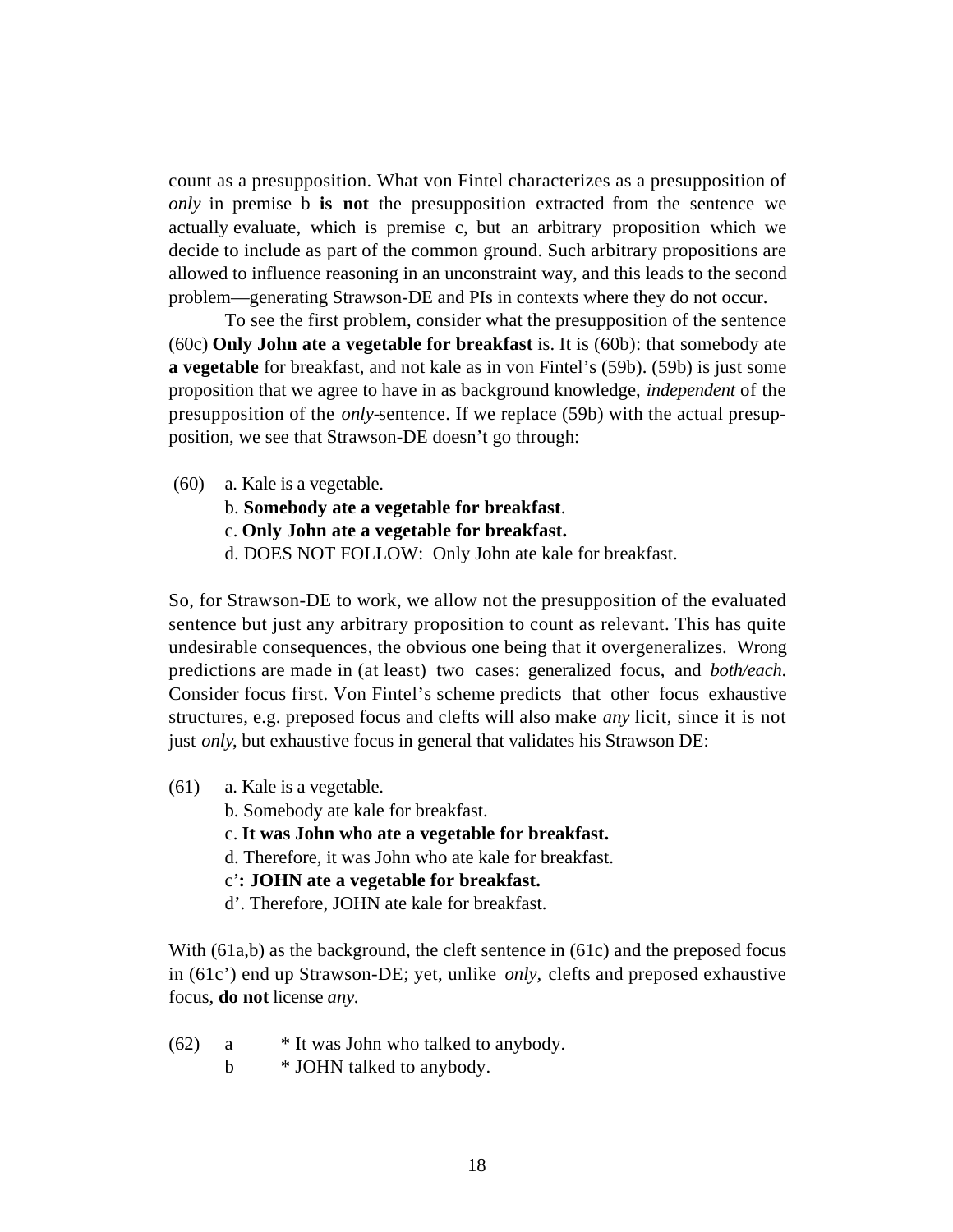Strawson-DE doesn't get things right here. Now, consider presuppositional *both* and *each*. In 2.11 we noted that these exclude *any* from their restriction.

- (63) a \*Each student who saw anything reported to the Dean.
	- b \* Both students who saw anything reported to the Dean.

Yet, the restriction of *each* and *both is* Strawson-DE by von Fintel's criterion.

- (64) a. A linguistics student is a student. b. There is a set of exactly two linguistics students that we are talking about. c. **Both students got an A.**
	- d. Therefore, both linguistics students got an A.
- (65) a. A linguistics student is a student.
	- b. There is a set of linguistics students that we are talking about.
	- c. **Each student got an A.**
	- d. Therefore, each linguistics student got an A.

Again, Strawson-DE makes the wrong predictions. So, if we allow Srawson-DE we end up overgeneralizing (*both, each,* clefts, and preposed focus*),* or undergeneralizing (propositional attitudes). And, of course, we would still have to account for the considerable number of non-DE environments we mentioned in section 2. We must conclude, then, that Strawson-DE is not a very useful notion. This conclusion seems to threaten Horn's DE-*assertion* (versus *entailment*) too: the problem of overgeneralization that we noted for Strawson-DE seems to carry over to DE-assertion, at least in the exhaustive focus structures. (And it is hard to see how negative factives can be handled.).

For *only*, then, the correct analysis seems to be the non-monotone position of Atlas 1993, 1996, and our best bet for an explanation of why some PIs occur with it must still make use of a pragmatic condition invoking the availability of a negative implicature, as I suggested in (49).

### **4 Deriving licensing for lexical semantics: dependent variables**

In this last section, I consider the issue of sensitivity. We have to show that there is a connection between nonveridicality and the meaning of PIs. I will concentrate here on APIs and FCIs. For reasons of space, I will not discuss *any* in great detail (but see Giannakidou 2001 for a more detailed discussion).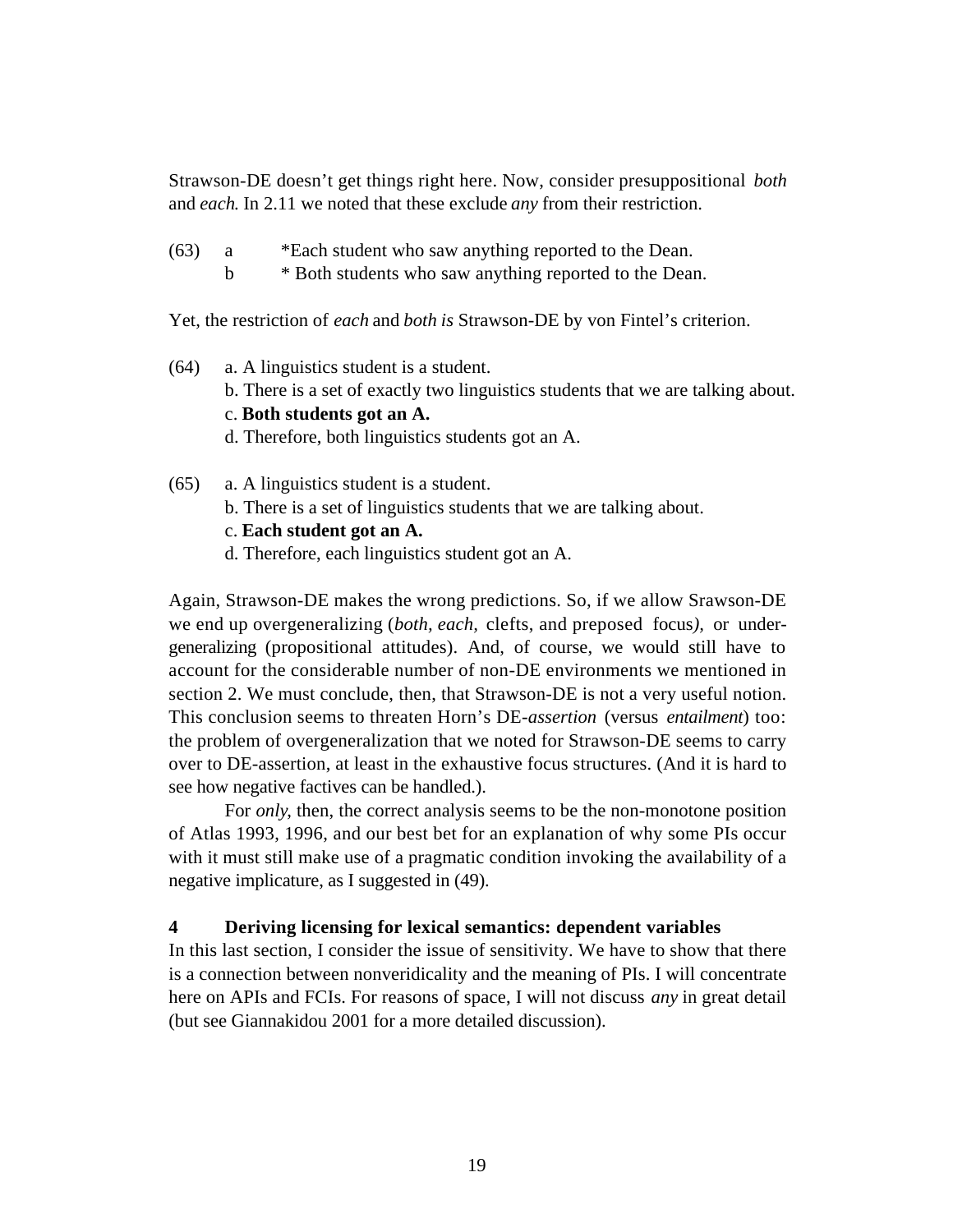### **4.1 Dependent indefinites**

PIs have restricted distribution because they are lexically 'deficient' expressions. They can only be interpreted in structures that are consistent with their deficit; if a PI occurs in a structure that imposes an interpretation that the PI cannot have because of its lexical deficit, the structure cannot receive an interpretation, and will be ruled out as ungrammatical.

The basic observation is that some variables cannot be existentially closed in the ordinary way. Compare the sentences below, the ungrammatical one containing PIs, and the grammatical one containing a 'regular' singular indefinite:

- (66) \* Idha {**opjondhipote/kanena**} fititi. saw.1sg *FC/ AP student* '\*I saw any student.'
- (67) Idha **enan** fititi. *saw.1sg a student* 'I saw a student.'

The non-PI indefinite *enan fititi* 'a student' contributes a restricted variable as in (68a) which undergoes text level existential closure, as in Heim 1982. The formula receives the usual truth conditions of existential statements.

| (68) | $\lfloor \int a \text{ student} \rfloor = \text{student}(x)$ |                                                             |
|------|--------------------------------------------------------------|-------------------------------------------------------------|
|      |                                                              | x [student(x) saw $(I,x)$ ] Existential closure (Heim 1982) |

Text-level existential closure assigns the 'specific', wide scope reading of indefinites (as opposed to nuclear scope existential closure which gives the narrow scope). In Giannakidou 1998, 2001 I argued that we must identify certain PIs as indefinites introducing variables which cannot undergo these standard procedures. I proposed a new type of variable which is *dependent*; APIs and FCIs introduce dependent variables. In the former case the dependent variable is of the individual type *e*, in the latter of the world type *s*; it is the presence of such variables that restricts the distribution of APIs and FCIs.

| $\tau_{\nu \nu e}$ | Independent     | Dependent                              |
|--------------------|-----------------|----------------------------------------|
|                    |                 |                                        |
|                    |                 |                                        |
| Examples:          | a student $(x)$ | kanenas fititis $(x_d)$                |
|                    |                 | <i>opjosdhipote fititis</i> $(x, w_d)$ |

(69) Ontology of variables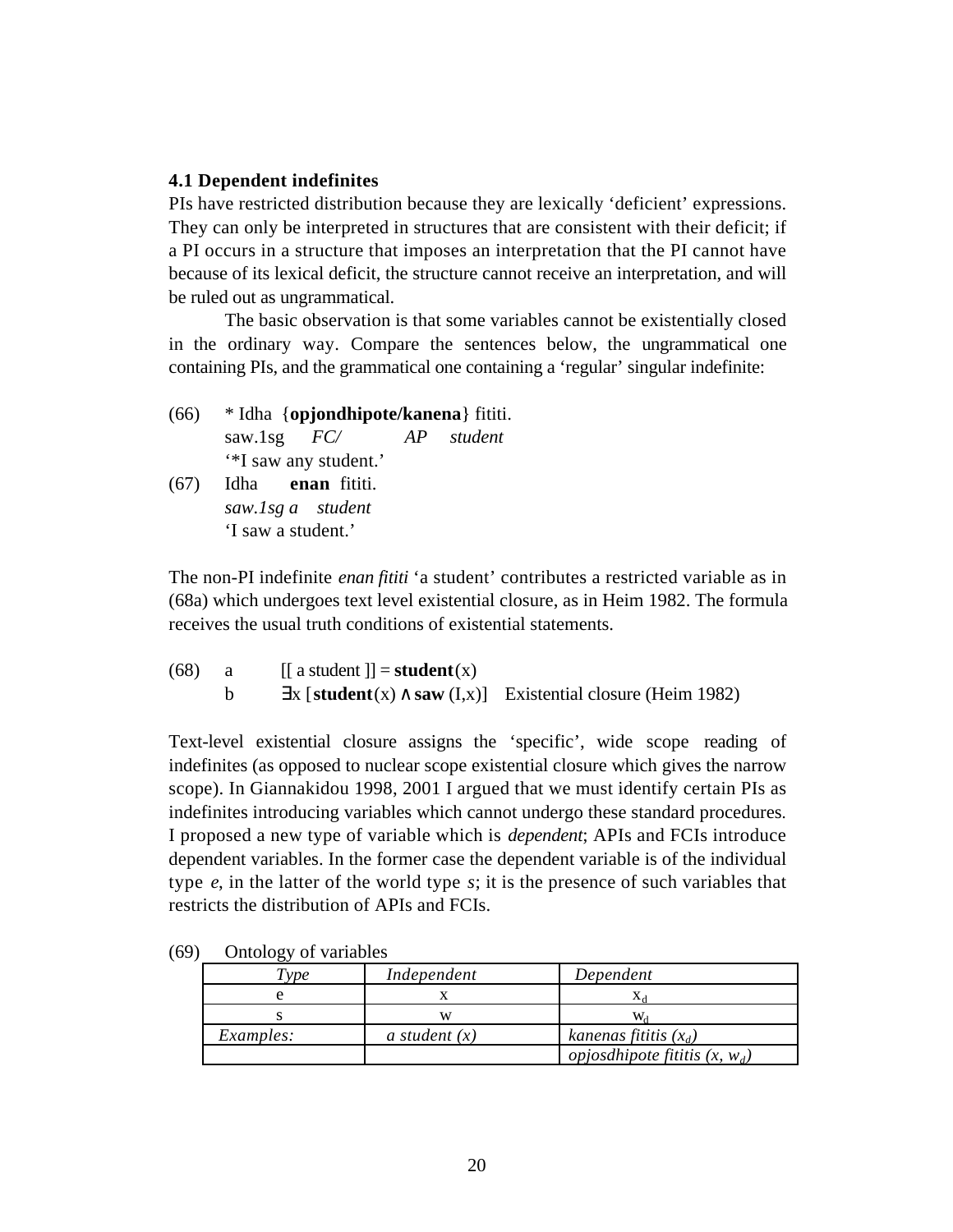Before we proceed, let me just note that admitting different kinds of variables is not at all peculiar. It has been a commonplace observation in the literature that not all variables are alike. This underlies, for example, the very common idea that some variables must be used only if their presuppositions are satisfied, e.g. the variables of definites are distinct in this way; or extensions of this idea imposing constraints on how the variables of 'specific' indefinites must be interpreted (e.g. Farkas 2002; recall also our discussion in 1.1). Admitting that certain PIs are dependent variables must be understood in this context. Only instead of positing dependency as a presupposition, I propose to encode it in the type of the expression itself. This way, we explain why the failure of a dependent variable in the wrong context yields ungrammaticality, and is not merely a case of presupposition failure.

APIs are indefinites that cannot assert existence in the default world of evaluation,  $w_0$ — though they may do so in a hypothetical, non-actual context. In the case of APIs, then, the variable  $x_d$  is dependent because  $x_d$  cannot introduce a discourse referent in the actual world.

(70) **DEFINITION 6** — *Dependent Indefinites* (cf. Giannakidou 1998: 140) An indefinite is dependent iff the variable  $x_d$  it contributes cannot introduce a discourse referent in the actual world  $w_0$ .

This means that  $x_d$  cannot be -closed by the default existential quantifier (either text-level or in the nuclear scope) in a veridical context. Notice that it is veridicality and not extensionality that matters:  $x_d$  can still be -closed in an extensional context if -closure happens under negation, since  $x_d$  would not be forced to introduce a discourse referent under negation. -closure will generally be fine in the scope of a nonveridical operator, because the nonveridical operator ensures that *xd* will not be forced to introduce a discourse referent in the actual world. This explains why APIs, and PIs in general, are good in the scope of negation and in intensional, modal, and conditional contexts.<sup>2</sup>

l

<sup>&</sup>lt;sup>2</sup> The notion of an unidentifiable variable (Farkas 2002) may be relevant here. A variable x in is unidentifiable iff for any  $\langle w, f \rangle$ , if f satisfies relative to w there are several values assigned to x relative to f. The idea is that there is no context in which an unidentifiable variable receives a single value only (roughly, the property of having wide scope). This makes such variables always take narrow scope, which is an obvious property of APIs in the definition of dependency I pursue here. But from my view of dependency, it also follows that APIs will not be good in a veridical context, even if they will be able to receive narrow scope, e.g. if a higher universal quantifier is present: \**Kathe aghori diavase kanena vivlio \*'*Every boy read any book'. It is not clear to me how unidentifiability could rule out this case. Unidentifiability may be a more useful notion for the PIs *egy-egy* in Hungarian, which, contrary to *any* and the Greek items, seem to have just the property of narrow scope, and are fine in the case just mentioned.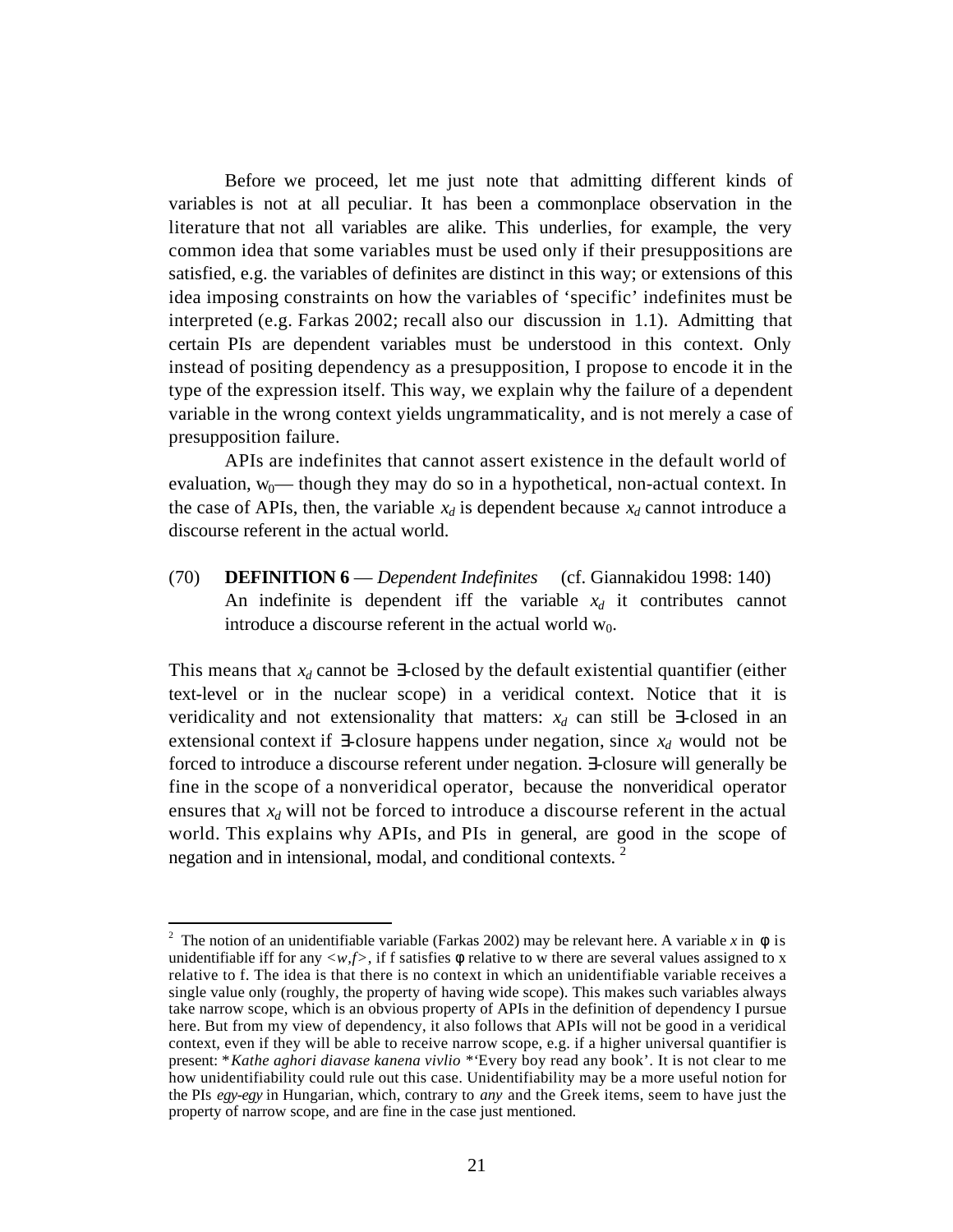If we want to cast the idea in Kamp and Reyle's DRT, we must say that dependent existentials cannot introduce a variable into a main DRS; but they can do so in embedded DRSs. In Giannakidou (1998: 138-141), it is further claimed that the dependent indefinite cannot introduce a referent in the set of worlds compatible with what an individual believes. This was needed to account for APIs in propositional attitudes— see that work for more details.

Crucially, the variable dependency of APIs derives their narrow scope and the need to be c-commanded by a nonveridical licenser from the semantics, and nothing special needs to be said about the syntax. Without a nonveridical licenser,  $x_d$  cannot be -closed and the structure is uninterpretable, thus ungrammatical. Dependency has another welcome result: it can help us explain the recalcitrant problem of s-structure c-command which seems to hold for APIs and *any* under negation; space prevents me from elaborating on this here, but see Giannakidou and Merchant (2002) for more details.

The Greek items *kanenas* are dependent; and so is *any,* as I argued in Giannakidou (2001); den Dikken and Giannakidou 2002 further characterize wh*the-hell* phrases as PIs which belong to this class. The analysis can also extend to include Dutch *ooit* and English *ever*.

### **4.2 Free choice items as intensional indefinites**

FCIs contain a dependent world variable. Recall that nonveridicality alone was not enough to predict the correct distribution; our licensing condition had to include a clause further restricting FCIs to contexts which are not episodic.

In Giannakidou 2001, I explained anti-episodicity by arguing that FCIs are intensional indefinites. They contain a dependent variable  $w_d$  that must be bound by an operator that can bind such a variable— a Q, modal, or intensional operator. In an episodic context (veridical or not) there is no such operator, the variable remains unbound, and the FCI is uninterpretable.

- (71) \*Idha opjondipote ston kipo. *not saw.1sg anybody in-the garden*
- (72) \*Dhen idha opjondipote ston kipo. *not saw.1sg anybody in-the garden*

```
(73) \# le x [person (x, w_d) saw (I, x, e) in-the-garden (e)]
(74) \# \neg \leq \text{!e} \times \text{[person } (x, w_d) \quad \text{saw } (I, x, e) \quad \text{in-the-garden } (e)]
```
Because the word variable  $w_d$  is dependent it cannot be assigned the default value of the actual world  $w_0$  which would have to be the case in an extensional context.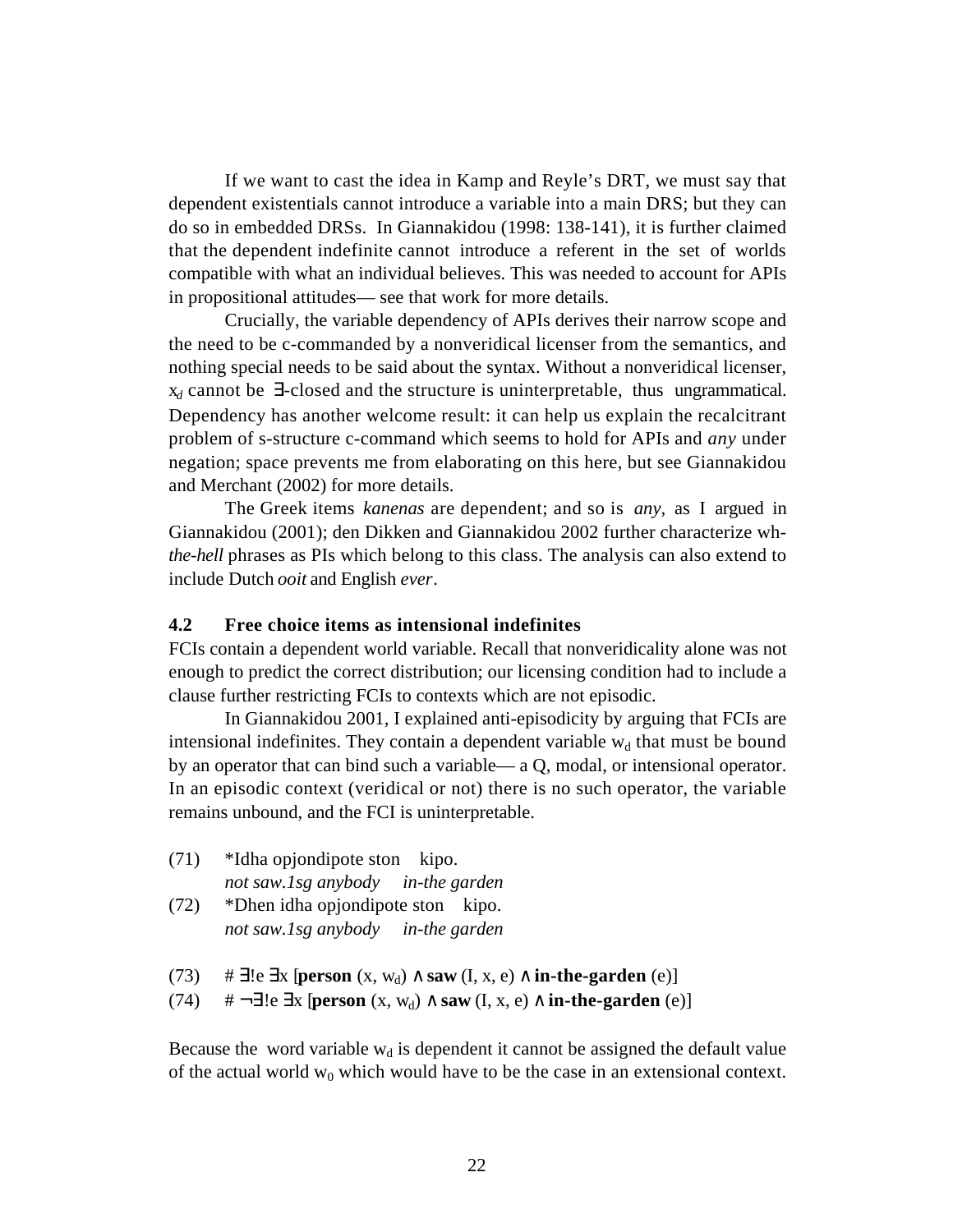Since  $w_0$  is not a possible value for  $w_d$ , and since there is no world-binder in episodic sentences, FCIs are uninterpretable and the structures are ruled out.

The free choice determiner -*dhipote*, then, is as a type shifter of type *<<e,t>,<s,<e,t>>>*, which, when applied to a property, the common noun denotation, returns an intensionalized property as its output.

- (75)  $[[ \text{-dhipote}_{FC \leq \leq e,t>, \leq s, \leq e,t>>}] = P_{\leq e,t>}$ .  $w_d$ .  $x[P(x)(w_d)]$
- (76) [[ opjosdhipote fititis  $] = student(x)(w_d)$

If the property is intensionalized already, then the free choice determiner will act as a filter passing intensionality to the higher node, as in the case of *opjosdhipote ipotithemenos eglimatias* 'any alleged criminal'.

This account explains the distribution of FCIs straightforwardly, rendering the licensing condition in (45) superfluous. Out goal is thus achieved. The residual issue of what yields quasi-universal readings with FCIs calls for an explanation- and for this we need to posit a presupposition of exhaustive variation in identity alternatives (see Giannakidou 2001 for details). Crucially, exhaustive variation (and possibly scalarity, or *widening* in the sense of Kadmon and Landman 1993, if one wants to include these in the semantics of FC), are not properties that restrict the *distribution* of FCIs; they only further describe their interpretation. For this reason, they cannot be used successfully to predict where PIs will be grammatical or not. This can only be done by the type combinatorics I postulated here.

### **5 Conclusions**

The main conclusions of the discussion can be summarized as follows.

1. We need a conservative extension from DE to nonveridicality in order to capture correctly PI-distribution within and across languages. It is hard to find a PI-series that is licensed just by DE (such a PI would have to be admitted by DE quantifiers, but not in questions, for instance).

2. Strawson-DE does not help rescuing the DE-approach. It leaves the occurrence of PIs in modal, intensional, future, habitual, generic and other nonmonotone contexts unexplained. And, it overgeneralizes with respect to focus and presuppositional determiners by predicting PIs where in fact they do not occur.

3. Within the nonveridicality hypothesis it is possible to derive limited distribution from lexical semantics: we just need to identify a new type of variable that is *dependent*. Free choice items come with a dependent world variable that must be bound by a Q-operator; if there is no such operator, as is the case in episodic contexts, the world variable remains unbound, rendering the structure ungrammatical. Affective PIs, on the other hand, come with a dependent individual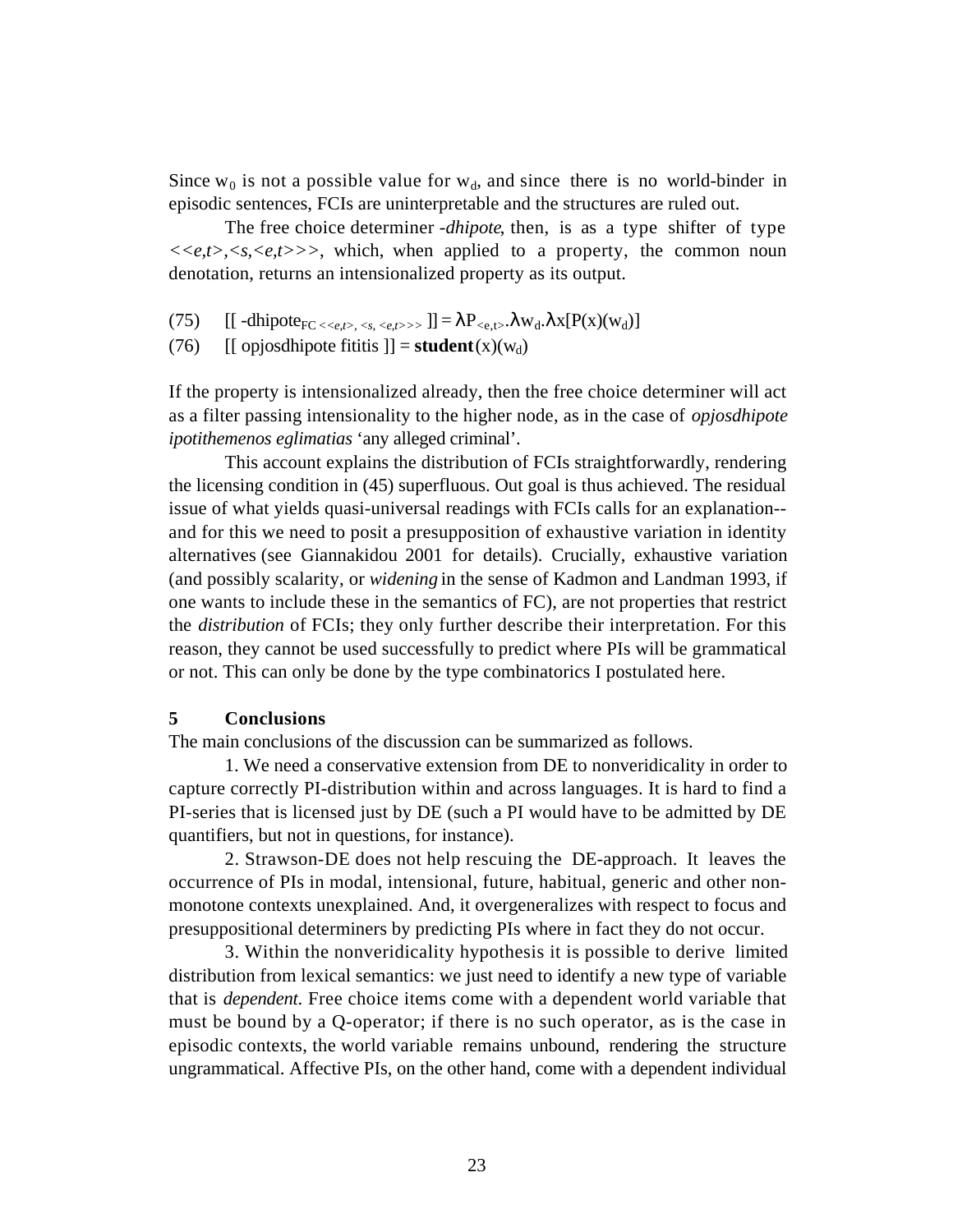variable which cannot introduce a discourse referent in the actual world. Such a variable can obviously not be interpreted in veridical contexts.

In sum, by deriving the restricted distribution of some PIs from the lexical semantics, we showed that at least some polarity cases are not that special, i.e. they need not be encoded in a specific polarity module in the grammar. Ultimately we want to derive the distribution of a given PI from mechanisms that are needed in the grammar anyway, and dispense entirely with polarity-specific filters of the traditional kind, which have been so popular in the DE-tradition.

#### *Acknowledgements*

I am grateful to all the people who commented on versions of my previous works on the issues discussed; I cannot possibly repeat the all the names here, but I wish to thank again Larry Horn, Jason Merchant, Josep Quer and Frans Zwarts. Many thanks also to Jay Atlas, and Donka Farkas for discussion of this paper, and to the audience of CLS 38 for their feedback.

#### **References**

- Atlas, Jay David. 1993. The importance of being Only: Testing the Neo-gricean versus Neoentailment paradigms. *Journal of Semantics* 10:301-318.
- Atlas, Jay David. 1996. Only Noun Phrases, Pseudo-negative quantifiers, negative polarity items, and monotonicity. *Journal of Semantics* 13: 265-328.
- Bernardi, Raffaella. 2002. *Reasoning with Polarity in Categorial Type Logic.* PhD Thesis, University of Utrecht.
- den Dikken, Marcel, and Anastasia Giannakidou. 2002. Aggressively non-D-linked phrases as polarity items. *Linguistic Inquiry* **33:** 31-61.
- Dowty, David. 1994. The role of negative polarity and concord marking in natural language reasoning. *Semantics and Linguistic Theory* (SALT) IV. Cornell University, Ithaca, NY.
- Farkas, Donka. 2002. Varieties of indefinites. In the Proceedings of *Semantics and Linguistic Theory* (SALT) 12.
- Von Fintel, Kai. 1999. NPI-Licensing, Strawson-Entailment, and Context-Dependency. *Journal of Semantics*16: 97-148.
- Giannakidou, Anastasia. 1995. Subjunctive, habituality and negative polarity. In SALT V: 132- 150. Cornell University, Ithaca, NY.
- Giannakidou, Anastasia. 1998. *Polarity Sensitivity as (Non)veridical Dependency*. John Benjamins, Amsterdam and Philadelphia.
- Giannakidou, Anastasia. 1999. Affective dependencies. *Linguistics and Philosophy* 22: 367-421.
- Giannakidou, Anastasia. 2000. Negative ...Concord? *Natural Language and Linguistic Theory* 18: 457-523.
- Giannakidou, Anastasia. 2001. The meaning of free choice. *Linguistics and Philosophy* 24: 659- 735.
- Giannakidou, Anastasia, and Jason Merchant. 2002. Modularity and the minimalist program. Manuscript. University of Chicago.
- Giannakidou, Anastasia and Frans Zwarts. To appear. Temporal, aspectual operators and (Non)Veridicality. To appear in *The Syntax and Semantics of Tense and Mood Selection*, edited by A. Giorgi, J. Higginbotham, and F. Pianesi, Oxford University Press.